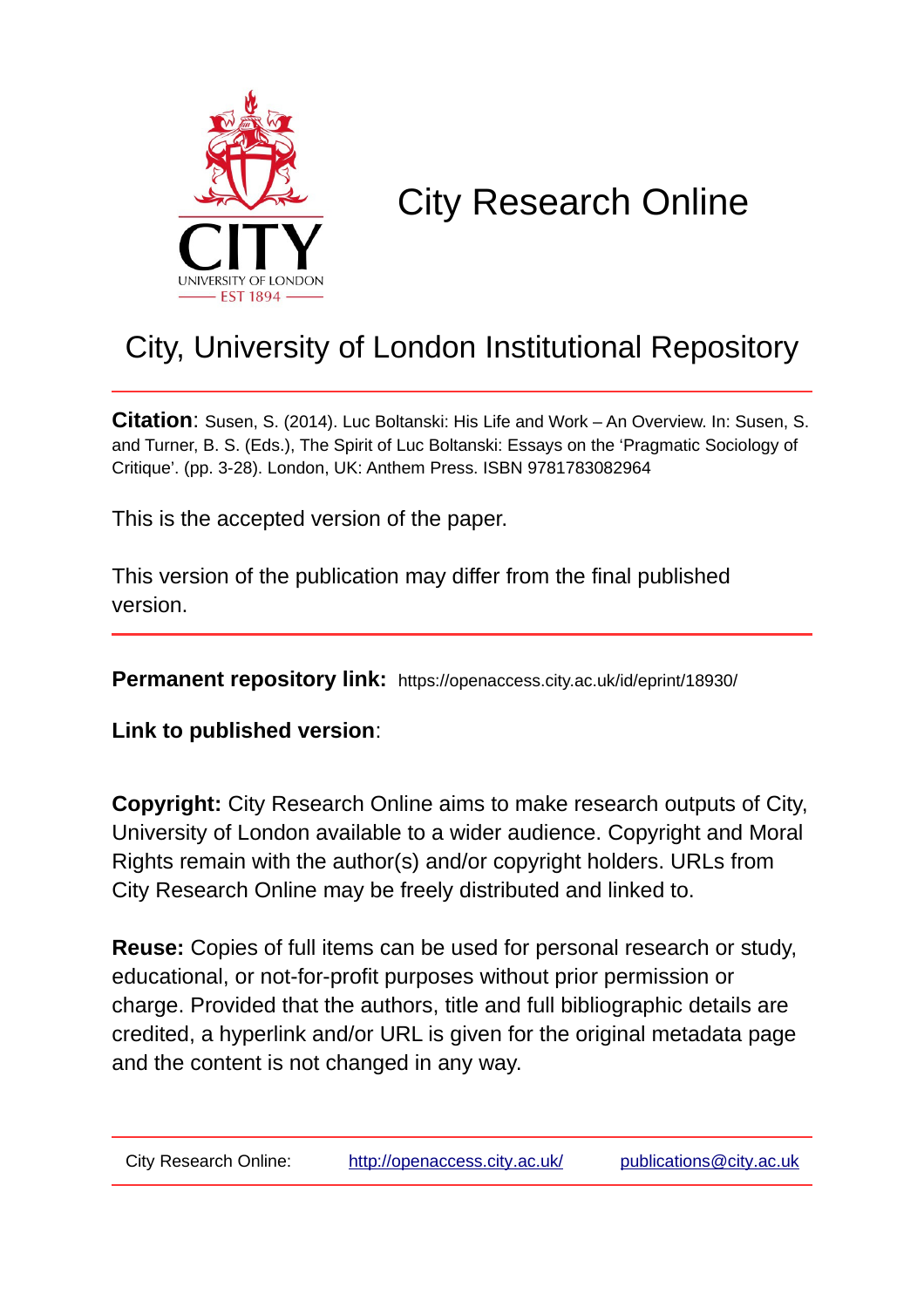## **Luc Boltanski: His Life and Work – An Overview<sup>1</sup>**

## *Simon Susen*

#### **Biographical Facts**

Luc Boltanski is widely regarded as one of the most influential French sociologists of the late twentieth and early twenty-first centuries. He is one of the leading figures of the 'pragmatic' tradition within contemporary social and political thought. More specifically, he is – along with Laurent Thévenot – one of the founding figures of an approach that he himself characterizes as the 'pragmatic sociology of critique'.

Boltanski was born in 1940. He is the brother of the artist Christian Boltanski and of the linguist Jean-Élie Boltanski. He studied social sciences at the University of Paris, La Sorbonne, and completed his *Thèse de troisième cycle* in 1968.This dissertation – entitled *Prime éducation et morale de classe* – was supervised by Raymond Aron; it was published by Mouton Publishing Company (152 pp.) in 1969 and subsequently translated into Italian (Guaraldi) and Spanish (Laia). Boltanski was awarded his *Doctorat d'État* in 1981 for his thesis entitled *Les cadres : La formation d'un groupe social*; this study, completed under the supervision of Pierre Ansart, was published by Éditions de Minuit (523 pp.) in 1982.

Throughout his career as a professional academic, Boltanski has been based at the École des Hautes Études en Sciences Sociales (EHESS), Paris, France. At the EHESS, he has held three major academic positions: Chef de travaux (1965–69), Maître de conférences (1970–81), and Directeur d'études (since 1982).

Between 1965 and 1984, he was a member of the Centre de Sociologie Européenne (EHESS/CNRS), directed by Pierre Bourdieu. In 1985, he cofounded – together with Laurent Thévenot – the Groupe de Sociologie Politique et Morale (GSPM, EHESS/CNRS), of which he wasthe Director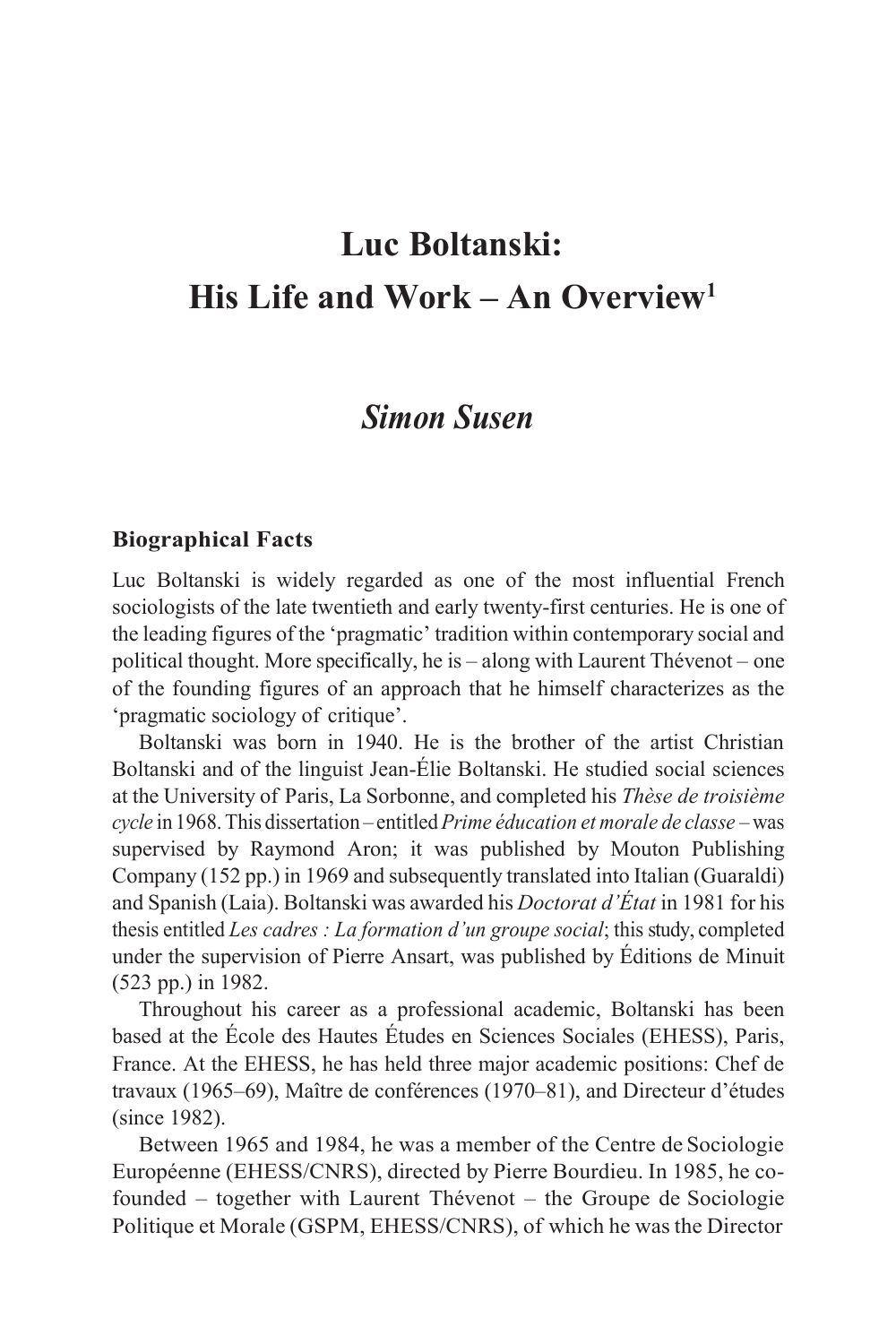between 1985 and 1992. At the GSPM, he carried out several research projects and led numerous research programmes until its closure in 2013. He has been a Visiting Professor at various universities, both in Europe and in the United States, and he was a member of the Institute for Advanced Study at Princeton University during the academic year 1991–92. Currently, he is a member of the Institut de Recherche Interdisciplinaire sur les Enjeux Sociaux (Sciences Sociales, Politique, Santé) (IRIS, EHESS).

In the early 1970s, Boltanski wasinvolved in launching the journal *Actes de la recherche en sciences sociales*, when his research was still profoundly influenced by the works of his academic mentor, Pierre Bourdieu. In the mid-1980s, however, Boltanski dissociated himself from Bourdieu's 'critical sociology' in order to create his own research programme, commonly described as the 'sociology of critique' or, more recently, as the 'pragmatic sociology of critique'.

Between 1965 and 1982, Boltanski's key research interests were directed towardsthesociologyofsocialclassesandsocialstratification(mainlywithinthe following areas: bodily and medical practices, education, social classifications, and moral norms). Between 1983 and 2009, his sociological investigations were concerned, primarily, with two areas of interest: first, *different notions of justice*, particularly in relation to disputes and critique; and, second, *transformations* of *capitalism*, especially those taking place between the early 1960s and the late 1990s. In relation to these research foci, Boltanski has sought to develop a 'sociology of critique', based on empirical fieldwork undertaken in a number of domains, such as the media, state policies, management, as well as new forms of work and organization.

In 2008, Boltanski delivered the Adorno Lectures at Frankfurt, which were subsequently published as *De la critique : Précis de sociologie de l'émancipation*  (Paris: Gallimard, 2009) [English edition: *On Critique: A Sociology of Emancipation*, trans. Gregory Elliott, Cambridge: Polity, 2011]*.* In 2012, he was awarded the Lauréat du 1er prix Pétrarque de l'essa<sup>i</sup> France Culture/*Le Monde* (2012) for his study *Énigmes et complots : Une enquête à propos d'enquêtes*  (Paris: Gallimard, 2012) [English edition: *Mysteries and Conspiracies: Detective Stories, Spy Novels and the Making of Modern Societies*, trans. Catherine Porter, Cambridge: Polity, 2014].

As reflected in the themes examined in *Énigmes et complots*, Boltanski has recently embarked upon a critical study of the construction of the modern European nation-state, notably in terms of its systemic capacity to reduce the multiple uncertainties permeating social life. One key issue with which he has been grappling in this context is the question of the extent to which the tension-laden project of the European nation-state has triggered the emergence of 'new forms of representation' in the humanities and social sciences.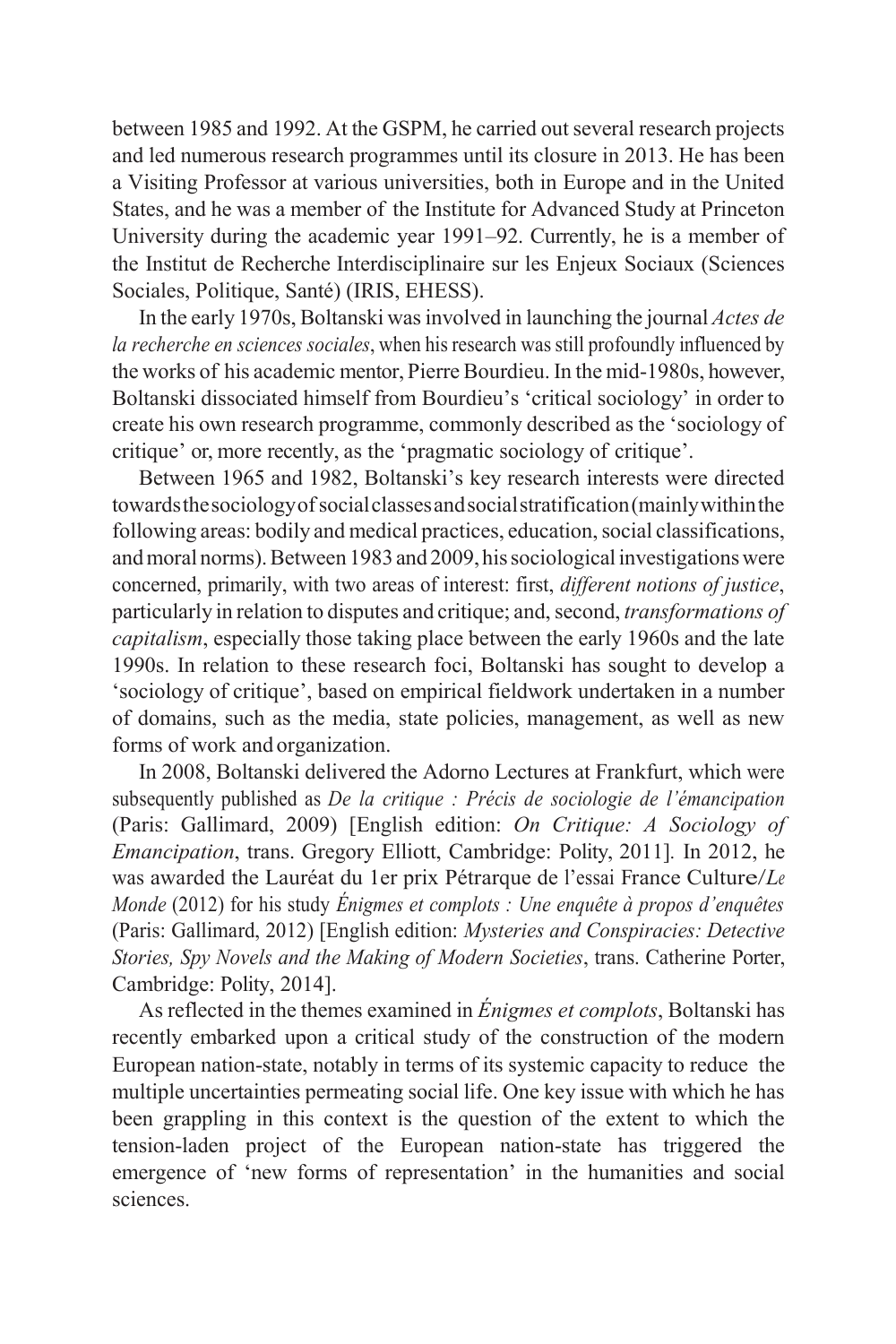## **Major Works and Contributions**

Boltanski has produced a large number of single-authored and co-authored books, edited and co-edited volumes, book chapters, and journal articles. In addition, he has written and published poetry as well as, more recently, theatre plays. For the sake of brevity, the summary provided in this section shall focus on his most influential sociological works.

## *I.*

Les cadres : La formation d'un groupe social (Paris: Minuit, 1982) [*The Making of a Class: Cadres in French Society*, trans. Arthur Goldhammer (Cambridge: Cambridge University Press, 1987)]<sup>2</sup>

As mentioned above, this book is based on the thesis for which Boltanski – under the supervision of Pierre Ansart – was awarded his Doctorat d'État in 1981. It provides an in-depth study of *les cadres* – that is, of a powerful social group made up of business leaders, managers, directors, chiefs, supervisors, and executives. One of the defining features of this group is that it projects the image of *a new class*, which is neither bourgeois nor proletarian. Its members may be described as 'highly competent', 'highly skilled', 'highly motivated', and  $-$  both politically and economically  $-$  'highly influential'. Yet, far from portraying them as a homogenous cluster of social actors, Boltanski stresses their *internal diversity*. He does so by drawing upon the information provided in numerous interviews conducted with representatives of this group, enabling him to deconstruct the myth that the emergence of *les cadres* can be regarded as a quasi-natural outcome of social, economic, and technological progress.

With respect to the development of *les cadres*, two historical phases are particularly important:

- The first stage can be traced back to the 1930s, a period in which members of increasingly influential socio-professional groups – such as engineers and owners of capital – sought official and institutional recognition. The emergence of the Confédération Générale des Syndicats des Classes Moyennes can be interpretedassymptomatic of the desire of these privileged groups to assert the existence of a link between their organizational structure and their social status.
- The second stage commenced in the post-1945 era, a period in which it became evident that French society was divided into three, rather than two, main classes: the proletariat, the middle class, and the bourgeoisie. One of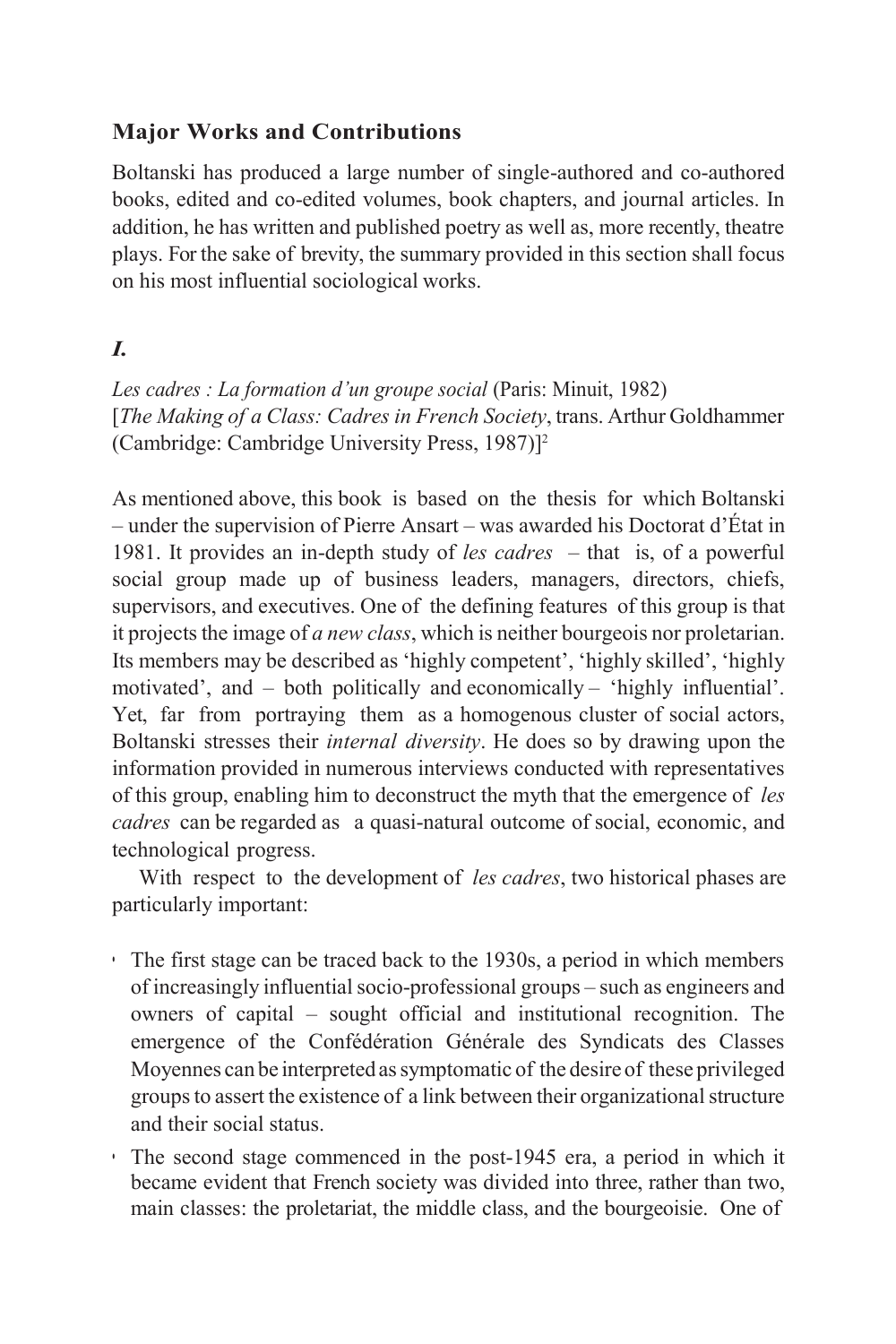the distinctive ideological features of the middle class, largely associated with *les cadres*, is that most of its representatives endorse political developments associatedwithaTroisièmeVoie('ThirdWay'),situatedbetweenindividualism and collectivism, capitalism and communism, Manchester liberalism and Soviet-style socialism.

Members of *les cadres*, then, tend to advocate – implicitly or explicitly – the *ideology of meritocracy*. According to this belief system, holders of political, economic, institutional, or managerial power can legitimize their prominent position in society by reference to 'progressive' resources (such as 'merit', 'competence', and 'talent'), rather than 'regressive' dogmas (such as 'heritage', 'tradition', and 'custom'). Because of their increasing material and ideological influence between the 1950s and the 1970s, the normative agenda of *les cadres* cannot be divorced from*postindustrial* labels – such as'late modernity', 'technology', 'productivity', 'efficiency', 'creativity', 'meritocracy', 'expertise', and 'dynamism' –, which are central to the consolidation of 'knowledge economies'. Considering the alleged triumph of the 'affluent society', illustrated by the rise of *les cadres*, it appears that, in the postindustrial era, 'class conflict' and 'class struggle' have been replaced by 'class cooperation' and 'class compromise'.

One of Boltanski's most significant achievements in this study, however, is to have demonstrated the immense internal heterogeneity, along with the profoundstructuralfragility,characterizing*les cadres*.Hisfine-grainedanalysis illustrates that the portrayal of this social group as a uniform and homogenous collective force, as well as its triumphalist celebration as the protagonist of a new meritocratic era based on prosperity and progress, must be rejected as a reductive misrepresentation of what is – in reality – a highly complex, heterogeneous, and volatile assemblage of actors.

Critics may have plausible reservations about the Francocentric – and, hence, geographically and socio-politically limited – scope of this enquiry. Indeed, the English translation of the original French *La formation d'un groupe social* (The making of a social group) into *The Making of a Class*  may – contrary to Boltanski's intentions – convey the misleading impression that *les cadres* form a social class, rather than a social group. Such an assumption seems untenable, given the fragmented and unstable constitution of their material and symbolic resources for action, of their internal organizational structure, and of their members' trajectories. In the contemporary era, a significant sociological challenge consists in exploring the extent to which *les cadres* continue to play a pivotal role in shaping social, economic, political, and ideological developments both in and beyond France.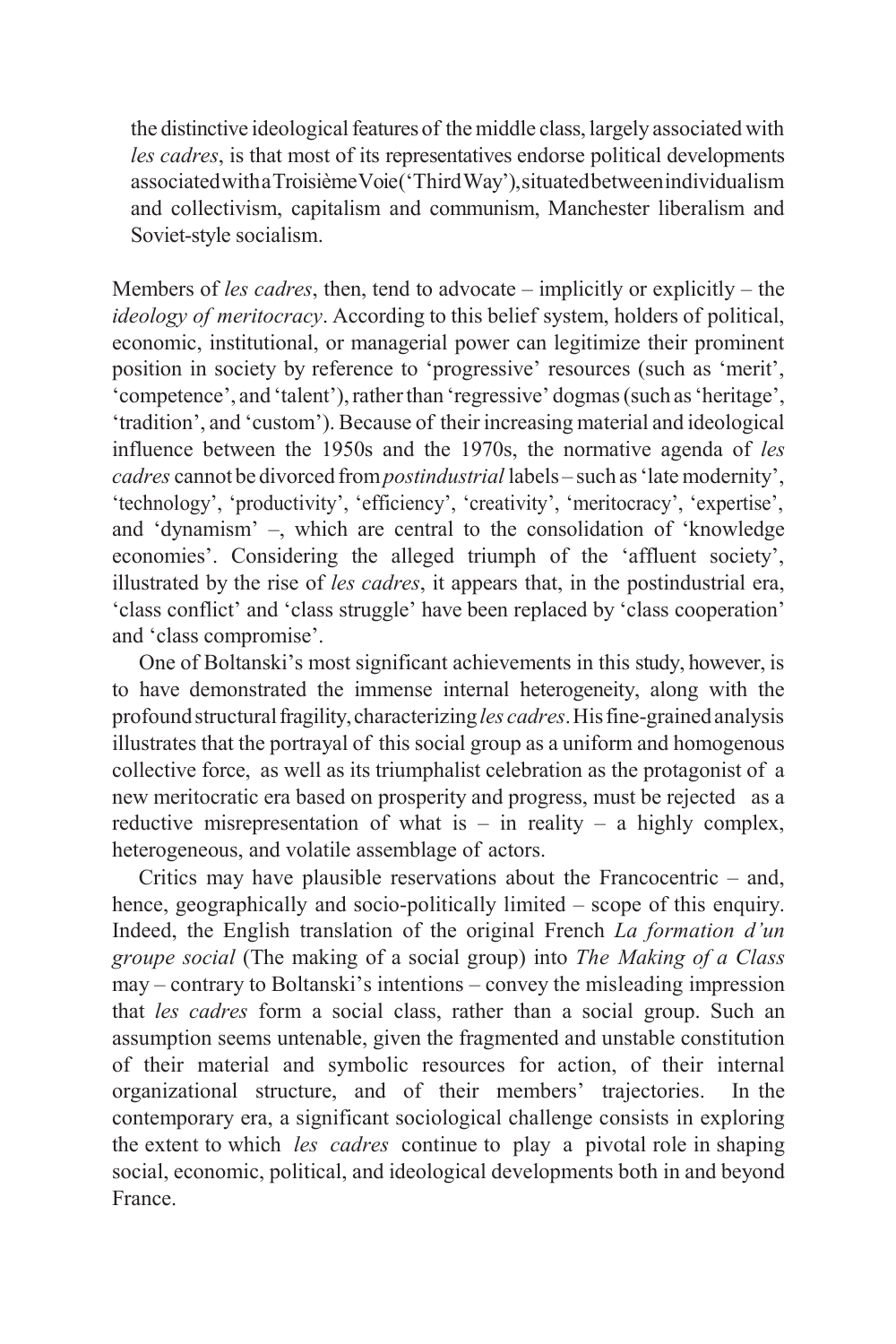#### *L'amour et la justice comme compétences : Trois essais de sociologie de l'action* (Paris: Métailié, 1990)

[*Love and Justice as Competences*, trans. Catherine Porter (Cambridge: Polity,  $2012$ ]<sup>3</sup>

This book is of crucial importance in that it is one of the first works marking Boltanski's unambiguous *rupture* with the sociological approach developed by his academic mentor, Pierre Bourdieu. To be precise, it is Boltanski's first major single-authored study to make an explicit attempt to challenge the arguably scientistic, positivist, and fatalistic presuppositions underpinning Bourdieu's 'critical sociology'. In essence, this treatise accomplishes this by arguing that people care a great deal about justice. To be exact, Boltanski starts from the assumption that *ordinary actors engage – enthusiastically and critically – in everyday disputes over different – and, in many respects, competing – conceptions of justice*. It is particularly in situations in which people's sense of justice is challenged, affronted, or disturbed that they are likely to engage in subtle or open confrontations with others. Unlike Bourdieu, however, Boltanski posits that – instead of acting mainly in strategic, instrumental, utility-driven, or calculating ways – *subjects capable of reflection and justification* are able to engage in intersubjectively constituted processes of discourse and argumentation, thereby raising claims to validity in relation to different setsof normativity.

People's practical construction of, intuitive immersion in, and critical engagement with '*regimes of justice*' can be considered central to the valueladen unfolding of social life. No less important, in this respect, is the socioontologicalrole of whatBoltanskirefersto asthe '*regime of peace*' and the '*regime of love*' (*agapè*), whose existence is due to the fact that some actions are selfless and gratuitous. What all of these grammatically structured regimes of action – between which people, in their everyday lives, move back and forth – have in common is that they require their protagonists to refuse to draw on their *capacity for violence*, which can manifest itself in various – notably, physical, symbolic, and structural – forms of power.

The Boltanskian view that social life, far from being reducible to an interestladen conglomerate of strategically driven actions and vertically structured power relations, is shaped by *people's need for love and justice* is founded on two key ideas:

(1) The idea of a '*common humanity*', implying that, since human actors are members of one and the same species, their lives are comparable in terms

#### *II.*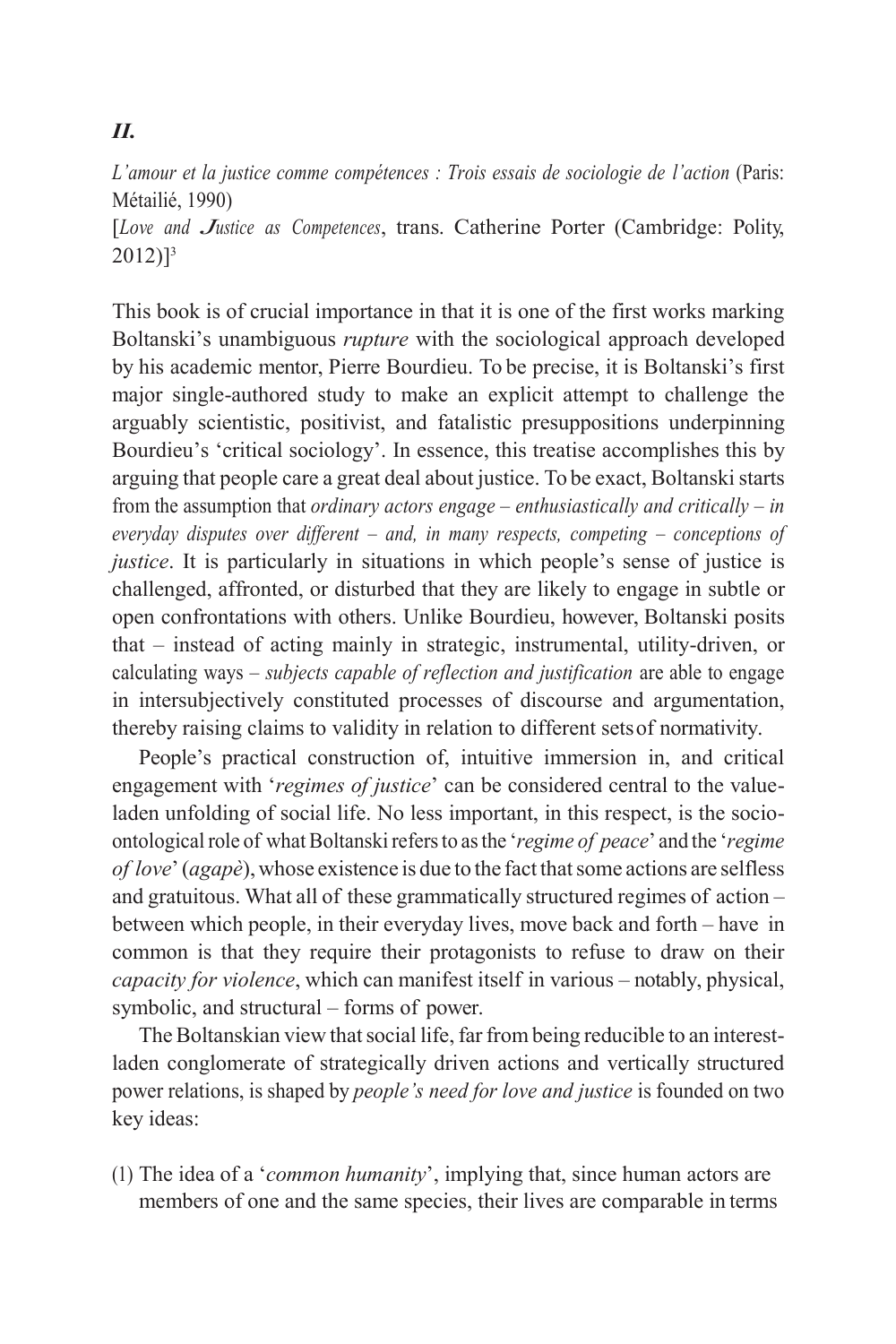of normative codes of '*equivalence*'fromwhich, in principle, no individual can be excluded;

(2) The idea of '*orders of worth*', through which equivalences are established between individuals, permitting for the collective pursuit of the '*common good*', notwithstanding the multiple – social, political, economic, ideological, symbolic, and physical – differences that separate human actors from one another.

In short, as members of a 'common humanity', we are equipped with the normative capacity to establish 'orders of worth' in the pursuit of the 'common good', which transcends the divisive logic of competitive position-taking and merely strategic performativity. One of the main contributions of Boltanski'<sup>s</sup> *Love and Justice as Competences*, therefore, is to have shed light on the *moral foundations of society* by taking seriously people's ability to engage in the construction of *everyday forms of normativity*. In other words, this book is a powerful reminder that our capacity to mobilize the reflexive resources embedded in our critical capacity permits us to build meaningful social relations based on a genuine concern with justice, love, and reciprocity.

## *III.*

*De la justification : Les économies de la grandeur*, avec Laurent Thévenot (Paris: Gallimard, 1991)

[*On Justification: Economies of Worth*, with Laurent Thévenot, trans. Catherine Porter (Princeton, NJ: Princeton University Press, 2006)]<sup>4</sup>

This book grapples with one of the most vital, yet largely underappreciated, dimensions of social existence: processes of *justification*. Integral to the construction of all human life forms are the multiple waysin which individuals justify, or fail to justify, their actions to others by referring to normative principles they consider – contextually or universally – defensible. Yet, not only do subjects capable of action, reflection, and justification seek to *perceive*, *interpret*, *understand*, and *represent* the normative parameters by which their lives are shaped; in addition, they often *misperceive*, *misinterpret*, *misunderstand*, and *misrepresent* these parameters, especially when failing to realize that different situations, constructed by different actors, generate different normative criteria and expectations. Indeed, many disagreements and conflicts arise from the fact that people appeal – consciously or unconsciously, deliberately or unwittingly, implicitly or explicitly – to divergent principles of cognition, evaluation, and judgement.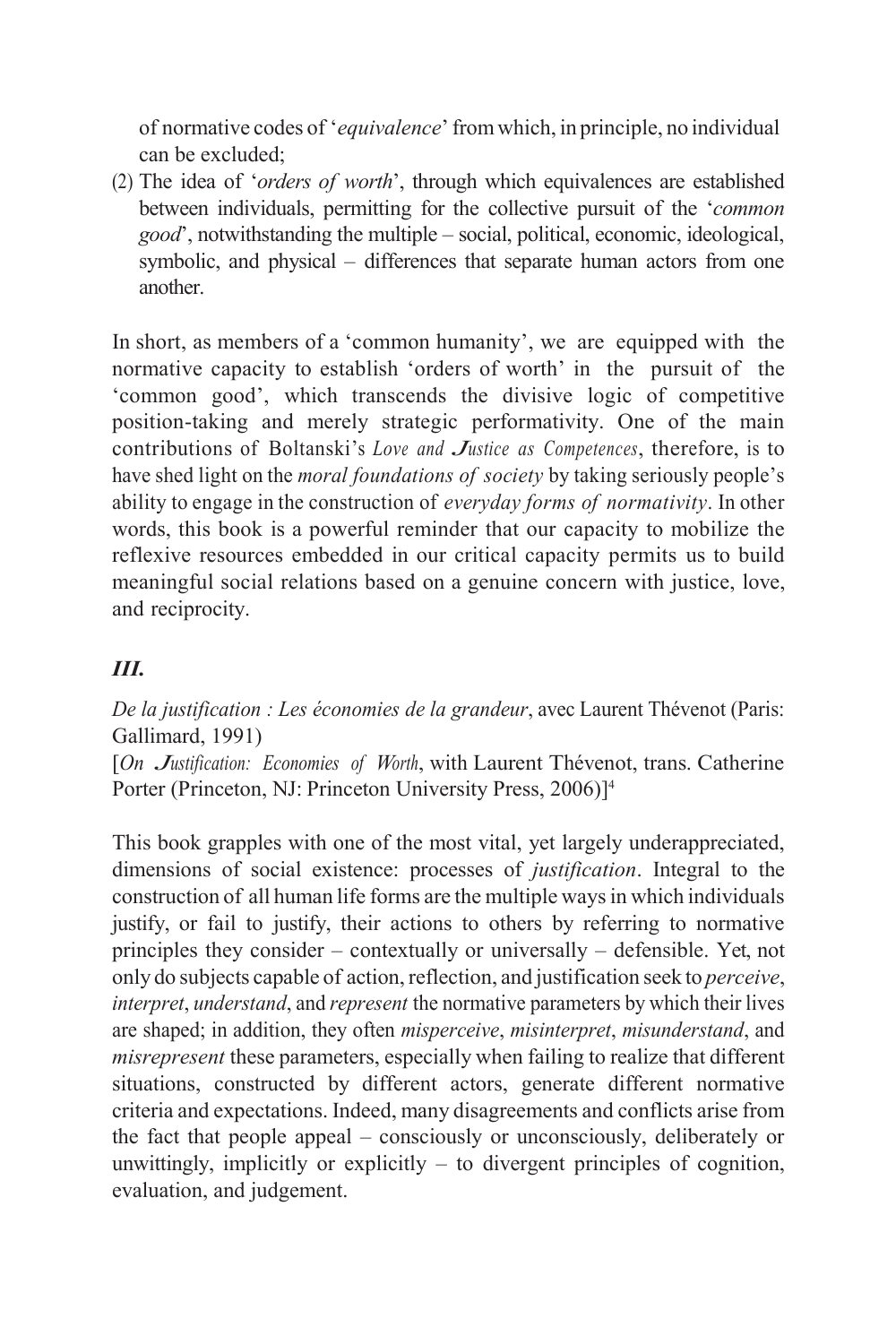This study provides numerous useful insights into the pivotal role that processes of justification play in the construction of social life. These can be synthesized in terms of the following levels of analysis:

- (1) *Ordinary actors are equipped with critical, moral, and judgemental capacities.* Owing to their ability to participate – actively and reflexively – in the meaning- and valueladen construction of different forms of sociality, their claims to objective, normative, or subjective validity are irreducible to mere epiphenomena of an interest- and power-laden struggle for legitimacy in field-specific – and, hence, positionally determined and dispositionally reproduced – realities.
- (2) *Any attempt to construct a hierarchy between 'ordinary knowledge' and 'socialscientific knowledge' is epistemologically erroneous, methodologically counterproductive, sociologically untenable, politically patronizing, and philosophically fatalistic.* To be sure, the point is not to deny that there are substantial qualitative differences between 'scientific analysis' and 'common sense'. It is crucial, however, to concede that these two levels of epistemic engagement with specific aspects of reality are not as far apart as they may appear at first glance. Instead of undertaking a clear-cut 'epistemological break' with the doxic illusions of common sense, the challenge consists in exploring the extent to which ordinary people's critical capacity constitutes a precondition for, rather than an obstacle to, the possibility of reflection and justification in all normatively codified settings of socialinteraction.
- (3) *All activities of justification have both grammatical and processual dimensions, which can be empirically studied and conceptually grasped.* Given their *grammatical*  constitution,activitiesofjustificationarestructuredbycontext-specificlogics of rationalization, argumentation, and valorization. Given their *processual*  constitution, the underlying objective, normative, or subjective parameters mobilized in order to justify a belief or an action are not only in aconstant state of flux but also contingent upon the changing sets of circumstances in which they are applied by those making claims to validity and aiming to obtain empowering degrees of legitimacy. Different *cités* (polities) may be regarded as idiosyncratic *mondes* (worlds) capable of establishing different *grandeurs*(orders of worth)withdifferent conceptions of *bien comun* (common good), whose validity can be confirmed or undermined by means of different *épreuves* (tests). Irrespective of the spatio-temporal specificity of a social situation, there are no practices of meaning- and value-laden interaction without both grammars and processes of justification.
- (4) *There are multiple normative orders with corresponding regimes of justification and modes of evaluation.* Six'worlds',with corresponding 'orders of worth', are particularly important: 'the inspired world', 'the domestic world', 'the civic world', 'the world of opinion and fame', 'the world of the market', and 'the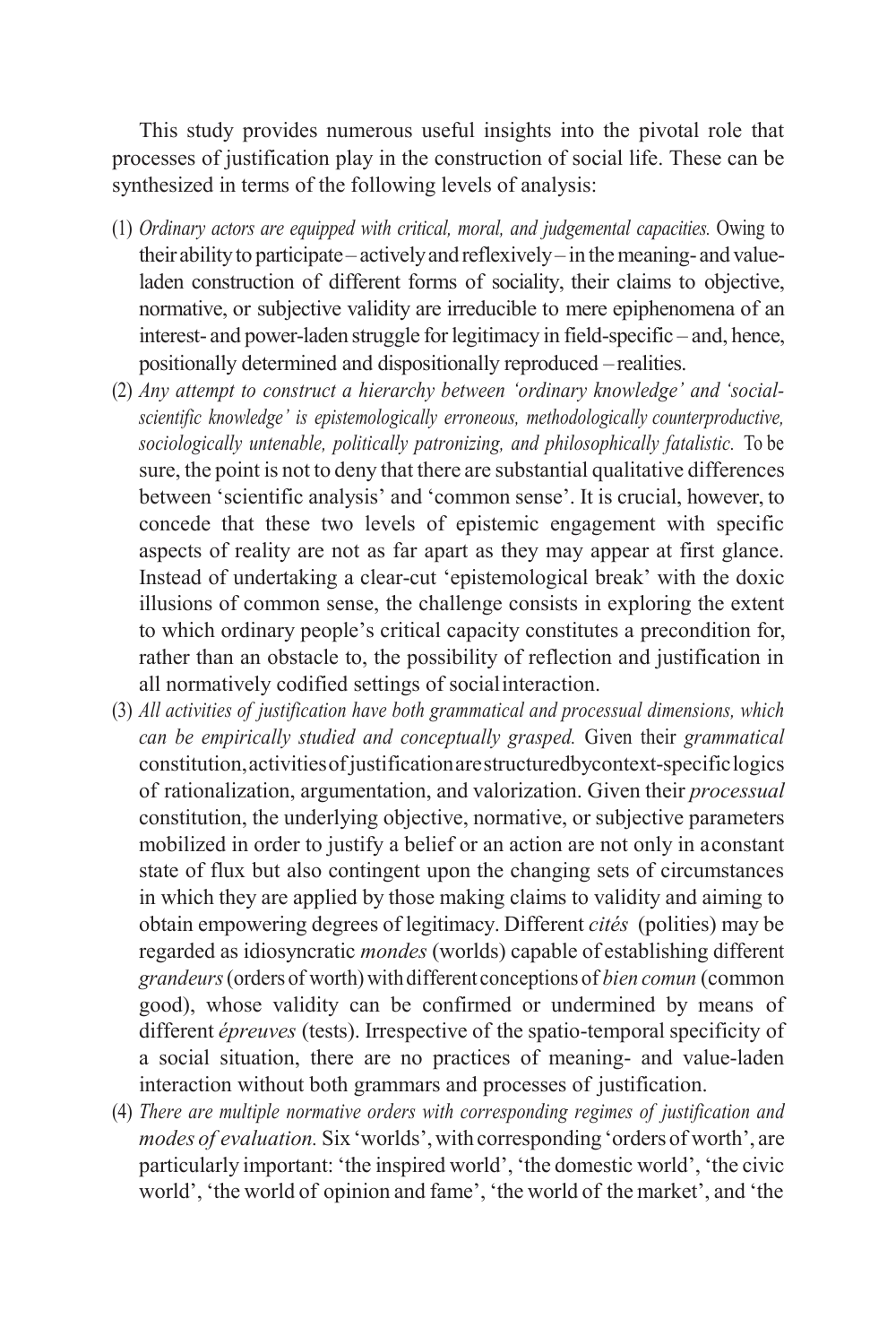industrialworld'.These'worlds' possess both a'*quotidian*' and a'*metaphysical*' dimension.

- Their '*quotidian*', and thus '*ordinary*', constitution is reflected in the fact that these 'worlds' permeate the normative structure of *people's everyday practices*, as they find themselves immersed in different *regimes of action and justification* when navigating their way through the social universe. The experiences of passion ('inspired'), trust ('domestic'), solidarity ('civic'), recognition ('fame'), exchange value ('market'), and productivity ('industry') are built into 'orders of worth' by means of which actors engage with, and attribute meaning to, reality on a day-to-day basis.
- Their '*metaphysical*', or simply '*philosophical*', constitution is expressed in the fact that the systematic concern with the ontological significance of these 'worlds' can be traced back to the writings of *classical social and political thinkers*: St. Augustine ('the inspired world'), Jacques-Bénigne Bossuet ('the domestic world'), Jean-Jacques Rousseau ('the civic world'), Thomas Hobbes ('the world of fame'), Adam Smith ('the world of the market'), and Henri de Saint-Simon ('the industrial world').
- (5) *Social actors are obliged to possess a certain degree of realism when engaging in disputes.*  Put differently, people's participation in the normative construction of social life is inconceivable without their competence to *assess* what is possible, and what is not possible, when faced with a given set of materially and symbolically organized circumstances. People's capacity to be *realistic*  in terms of what they can, and cannot, achieve within particular situations is a praxeological precondition for their ability to make judgements about – and, if required, take decisions in relation to – specific issues at stake in changing settings of interaction. Just as they are obliged to make compromises, they are expected to be able to cope with the fact that overt or hidden conflicts form an ineluctable component of social existence. Since, in their everyday lives, they are constantly required to positionthemselves in relation to normatively codified forms of action, they cannot escape the need to engage in processes of justification.

## *IV.*

La souffrance à distance : Morale humanitaire, medias et politique (Paris: Métailié, 1993; Paris: Gallimard, 2007 [extended version]) [*Distant Suffering: Morality, Media and Politics*, trans. Graham D. Burchell (Cambridge: Cambridge University Press, 1999)]5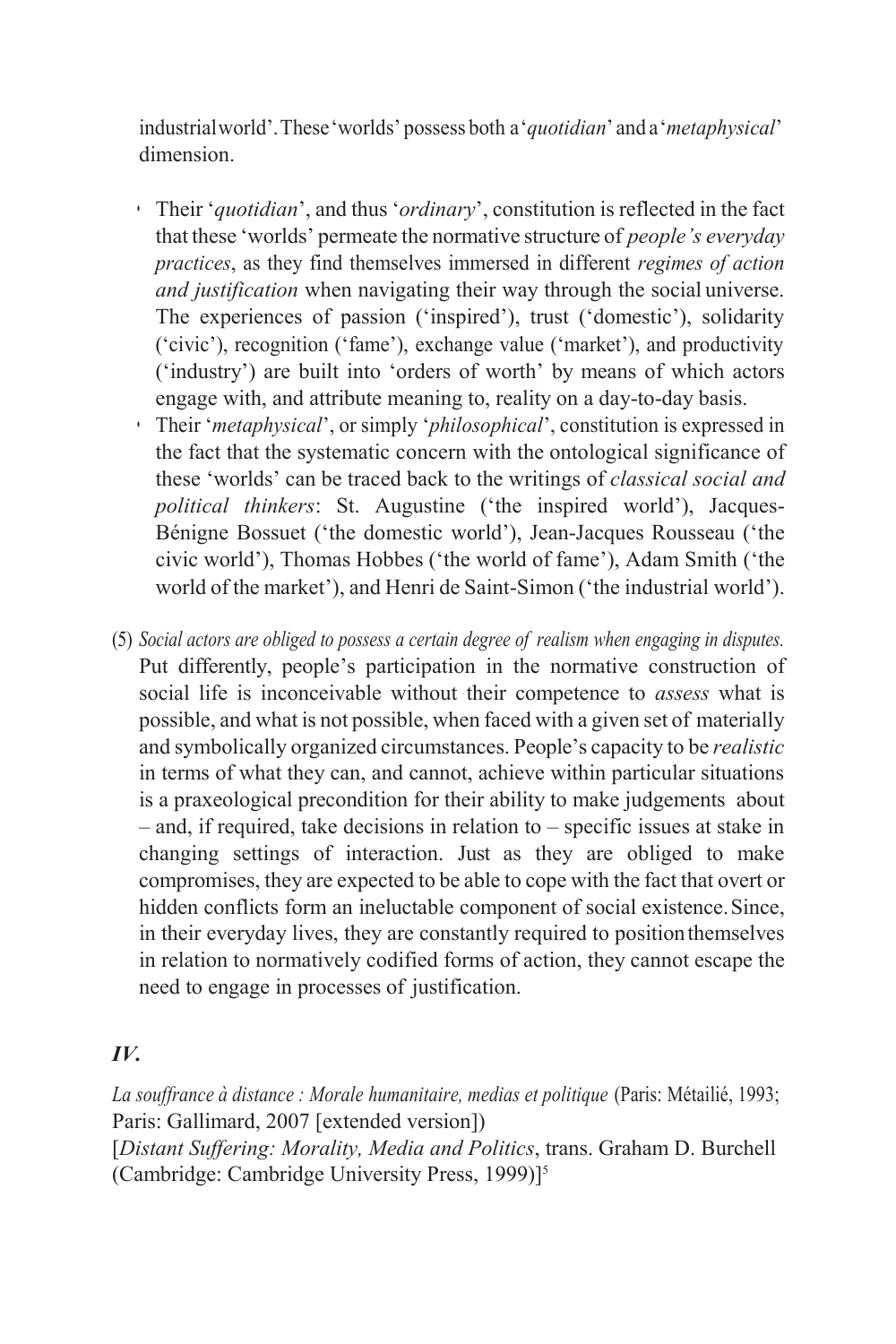This book provides an interdisciplinary analysis of 'distant suffering' – that is, of the experience and effects of perceiving processes of human grief and misery 'from a distance'. Perhaps, the most fundamental sociological issue with which Boltanski grapples in this study is the question of how human actors react when exposed to spectacles of suffering, whilst being geographically remote from the locations in which tragic or catastrophic events occur. Seeking to respond to this question, Boltanski unearths various sociological, political, moral, psychological, and fictional accounts concerned with the impact of 'distant suffering' upon those who experience it.

The book comprises three main parts. In Part I, entitled 'The Question of the Spectator', Boltanski explores the normative issues arising from a set of principles and practices to which he refers as 'the politics of pity'. In Part II, entitled 'The Topics of Suffering', Boltanski draws on literary sources to examine several intermediary elements that influence the spectator's rational and emotional reactions to gruesome media portrayals. In Part III, entitled 'The Crisis of Pity', Boltanski reflects on the implications of the fact that spectators can be converted into moral and political actors, particularly when passing value judgements on the alleged facts and happenings to which they are exposed via themedia.

One of the most interesting and tension-laden phenomena examined by Boltanski in *Distant Suffering* can be described as follows: members of affluent societies, especially those of 'the privileged West', may express different degrees of *empathy and compassion* towards faraway actorswhose lives are negatively affected by deeply unfortunate circumstances, *despite* the fact that the former lack any kind of *direct* personal, communal, orsocietal attachment to the latter. Given the rise of highly advanced communication and information technologies, epitomized in the increasing influence of the mass media, the advantaged sectors of world society tend to *consume* distant forms of suffering as sensationalistically reconstructed spectacles, which are experienced within the comfort zones of people's living rooms and generated within the technological parameters of digitally produced hyperrealities. Spectators are moral and political actors to the extent that their exposure to distant suffering triggers emotional reactions in them, which will require them to make normative judgements about the remote occurrences with which they find themselves confronted.

In practice, it appears that spectators whose perception of reality is colonized by mediated images of human misery are faced with a dilemma: namely, '*abstract universalism*' versus '*local particularism*'. The former designates people's capacity to develop a sense of *global solidarity* with other members of a *common humanity*. The latter describes people's capacity to develop a sense of *local solidarity* with other members of a *specific community*. The problem with the former position is that it tends to remain *too broad*, demanding spectators, too readily, to identify with all those who experience human suffering. In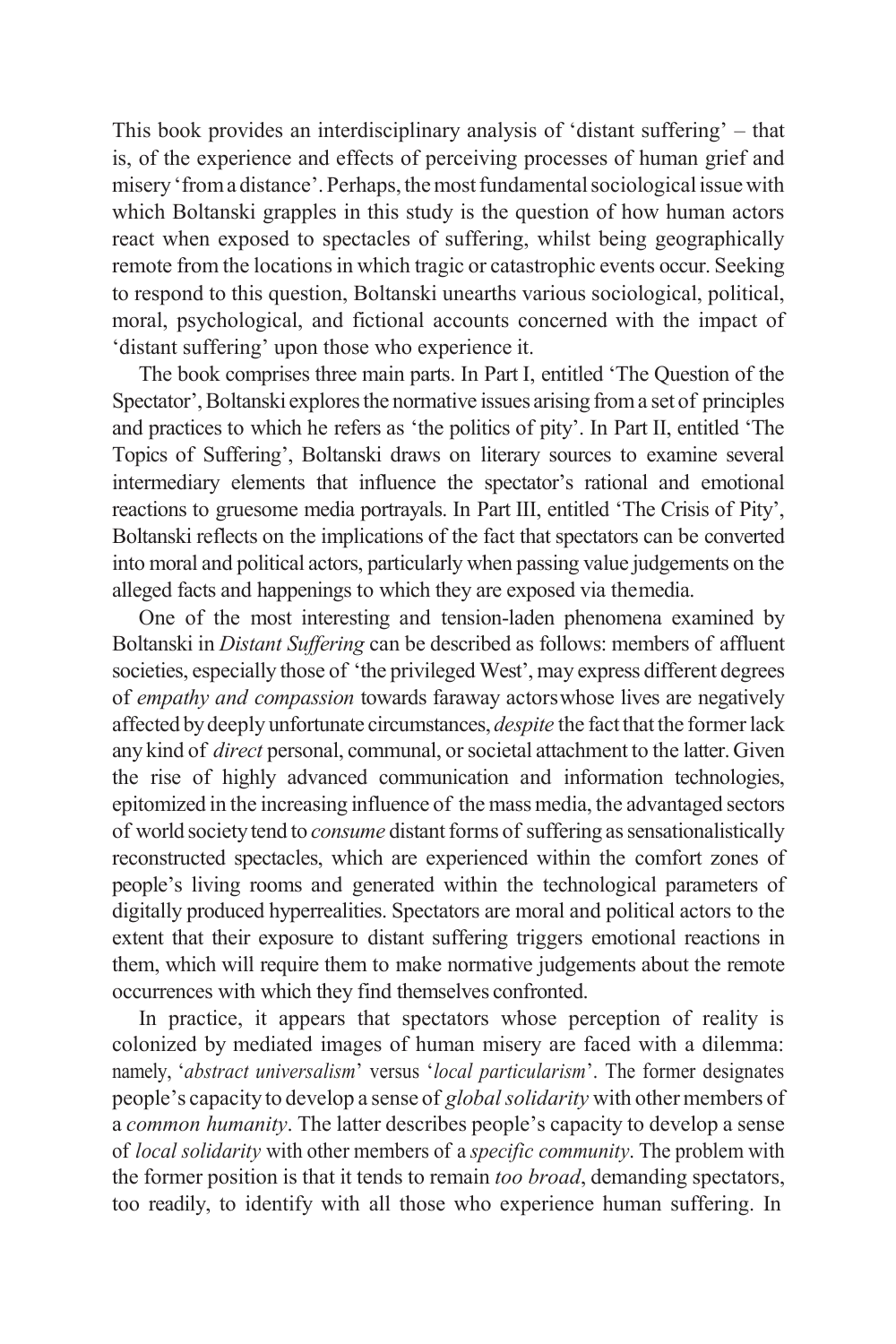this case, the danger consists in misperceiving or misrepresenting the sorrow of others as one's own, thereby undervaluing the specificity and potential incommensurability of local issues. The problem with the latter stance is that it tends to remain *too narrow*, effectively disregarding those who live outside their immediate lifeworlds and, furthermore, implying that assistance should be offered to those to whom they can refer within the boundaries of a reduced sense of historical, cultural, or geographical proximity. In this case, the danger consists in overlooking the potentially global scope of locally specific developments by limiting oneself to a parochial understanding of reality, in which there is little – if any – scope for making sense of the increasing interconnectedness between different individual and collective forms of agency.

In the digital age, then, those who have direct and regular access to the mass media are habitually exposed to horrific images – such as starving children, bombed villages, war, genocide, and mass graves. It is far from clear, however, what it means to respond accurately and responsibly to such scenarios. For Boltanski, there is no doubt that, in order to overcome a paralysing state of sensationalism and voyeurism, spectators must rise above mere feelings of empathy and compassion. The 'politics of pity' is unsatisfactory in the sense that it encourages consumers of mediated misery to focus on the spectacle of suffering, thereby requiring them to observe the unfortunate, rather than to scrutinize – let alone to act upon – the socio-historical roots behind their deprivation. Boltanski, therefore, urges his readers to imagine possibilities of action and thereby challenge the constraining limitations, and detrimental consequences, of the largely passive consumption of information. Granted, the shift from a potentially disempowering 'world of representation' to a genuinely empowering 'world of action' is complex. Yet, the Boltanskian idea of a political and moral sociology cannot be dissociated from the conviction that subjects capable of reflection and justification are able to mobilize their critical resources in order to engage in normatively defensible and performatively empowering forms of action.

#### *V.*

*Le nouvel esprit du capitalisme*, avec Ève Chiapello (Paris: Gallimard, 1999) [*The New Spirit of Capitalism*, with Ève Chiapello, trans. Gregory Elliott (London: Verso,  $2005$ )<sup>[6</sup>

This book provides a cutting-edge analysis of the emergence of what Boltanski and Chiapello describe as the 'new spirit of capitalism' in the late twentieth century. Shortly after its original publication in 1999, this study became a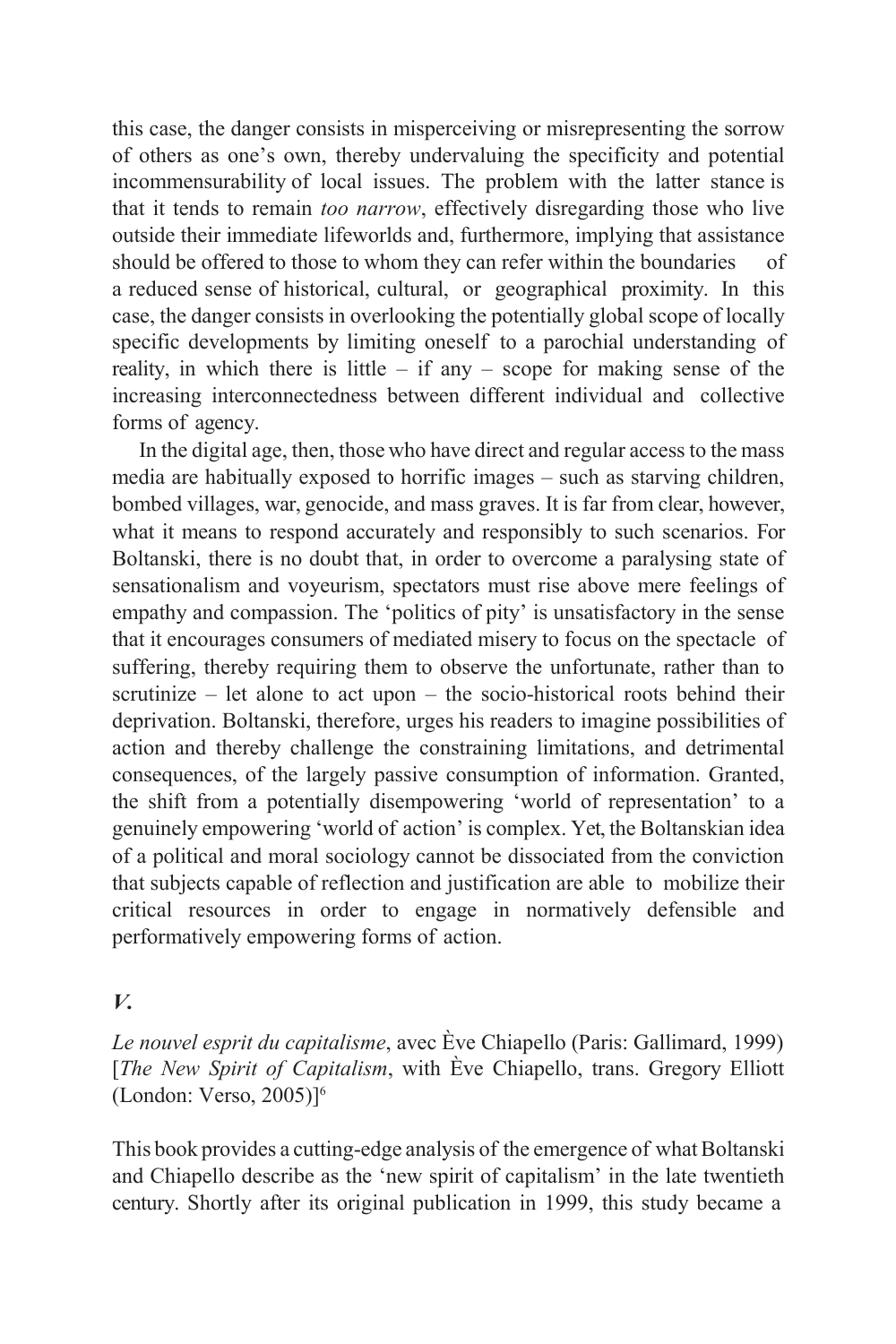bestseller in France. There are several reasons why The New Spirit of Capitalism can be considered a major contribution to contemporary sociology:

- (1) It offers a comprehensive account of the *transformation of capitalist modes of organization* in Western Europe, notably in France, since the 1960s. Its empirically informed and conceptually sophisticated examination is indicative of a timely understanding of fundamental economic, political, cultural, demographic, and ideological changes that have led to the gradual consolidation of a 'new spirit' permeating capitalism in recent decades.
- (2) It contains a persuasive proposal to revise Max Weber's conception of 'the spirit of capitalism', based on substantial evidence confirming the emergence of *new mechanisms of legitimization*.The discourses created in order to reinforce the legitimacy of capitalist social orders have fundamentally changed in the late twentieth century, celebrating vital neo-managerial ideals – such as 'flexibility', 'adaptability', 'creativity', and 'mobility' – and thereby converting capitalism into an ever-more elastic, and seemingly forward-looking, system of economicorganization.
- (3) It illustrates the theoretical contributions and intellectual merits of Boltanski'ssociologicalframeworkinthatitshedslightonthe *role of critical capacity* in bringing about socio-political change and shaping the direction of large-scale socio-historicaldevelopments.
- (4) Itformsanintegralpartof Boltanski'sattempttodevelopa '*pragmatic sociology of critique*', aimed at taking ordinary actors seriously, notably in terms of their readiness to engage in disputes concerning issues of justice. For Boltanski and Chiapello, *processes of justification* are irreducible to an ideological smokescreen, since they exert discursively negotiated constraints upon systems of domination, thereby potentially undermining processes of alienation, exploitation, and discrimination. On this account, *public spheres* constitute discursive realms shaped by open debates between different '*orders of value*', and by a ceaseless undertaking of '*tests*' (*épreuves*), which either confirm or undermine the legitimacy of a given set of normative arrangements and practices.

According to Boltanski and Chiapello's analysis, we can distinguish *three 'spirits' of capitalism*:

• The *first spirit*, prevalent in early modern societies, can be characterized as '*family capitalism*', in the sense that it prioritizes the individual figure of the bourgeois proprietor and finds its ideological justification, above all, in the 'domestic city'. It is intimately interrelated with the *productive ethos* of Weber's famous Protestant Ethic. Sweeping away the rigid social, political, and economic structures of feudal-absolutist formations, the constitutive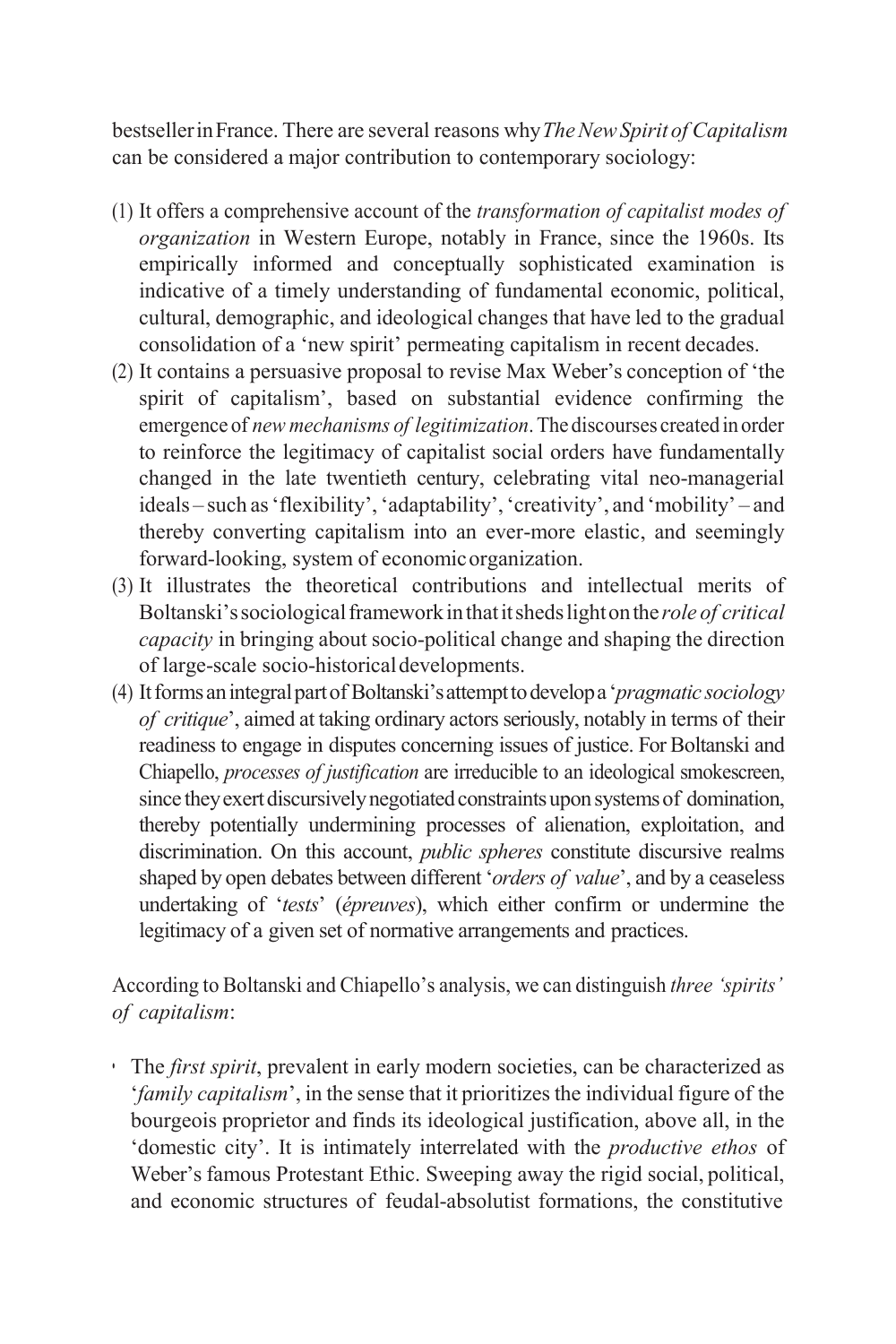component of the 'first spirit of capitalism' is *productivism*.

- The *second spirit* can be referred to as '*industrial or organizational capitalism*', epitomized in the protagonist role of 'the manager', whose societal function is associated with 'organization man'. Emerging in response to the crisis of 1929–30, it is composed of a *combination of Fordist industrialism and Keynesian interventionism*, which may be interpreted as a trade-off between Rousseau's 'civic city' and Saint-Simon's 'industrial city'. The societal constellation generated by this historic settlement had two major consequences: (a) it contributed to enhancing the acquisitive power of the working classes in particular and people's chances to benefit from upward social mobility in general; (b) it contributed to the rise of a relatively autonomous salaried professional labour force, especially in the liberal professions, arts and sciences, and public sector.
- The *third spirit* manifestsitself,most clearly,in the '*city of projects*',inwhich market-driven principles – such as 'flexibility', 'adaptability', 'creativity', and 'mobility' – play a pivotal role in developing an ever-more elastic, and seemingly forward-looking, capitalist system. Also described as the '*new spirit of capitalism*', it is inextricably linked to the rise of neo-liberalism and neomanagerialism, especially fromthe 1970s onwards, indicating the restoration of large-scale *market discipline* along with a shift towards the increasing *financialization* of capital flows. One of the paradoxical achievements of this 'new spirit' is to have succeeded in appropriating the subversive forcesthat sought to undermine the legitimacy of capitalism for its own purposes. The elastic and flexible nature of this 'new spirit' emanates from capitalism's capacity to promote and integrate discursive processes of debate and critique, thereby ensuring that, as a politico-economic system, it is both structurally and ideologically highly adaptable. The idea of '*dominating by change*' is essential to contemporary forms of social domination.

The neo-managerialist ideology permeating the 'third spirit of capitalism' has proved able to incorporate the social and artistic critiques that thrived in May 1968, whilst large parts of the political radicals belonging to the 1968 generation – notably the *soixante-huitards* in France and the *Achtundsechziger* in Germany – have themselves, more or less actively and wittingly, joined the European establishment. Whatever one makes of their legacy, it is hard to deny that the increasing influence of *flexible global networks* – created and sustained by actors working cooperatively on multiple projects – as well as the notion of *personal empowerment at the workplace* – expressed in the gradual relegation of bureaucratic, hierarchical, and top-down organizations to an obsolete past – reflect a profound shift in capitalist culture, which has been taking place in most Western countries from the 1960s onwards.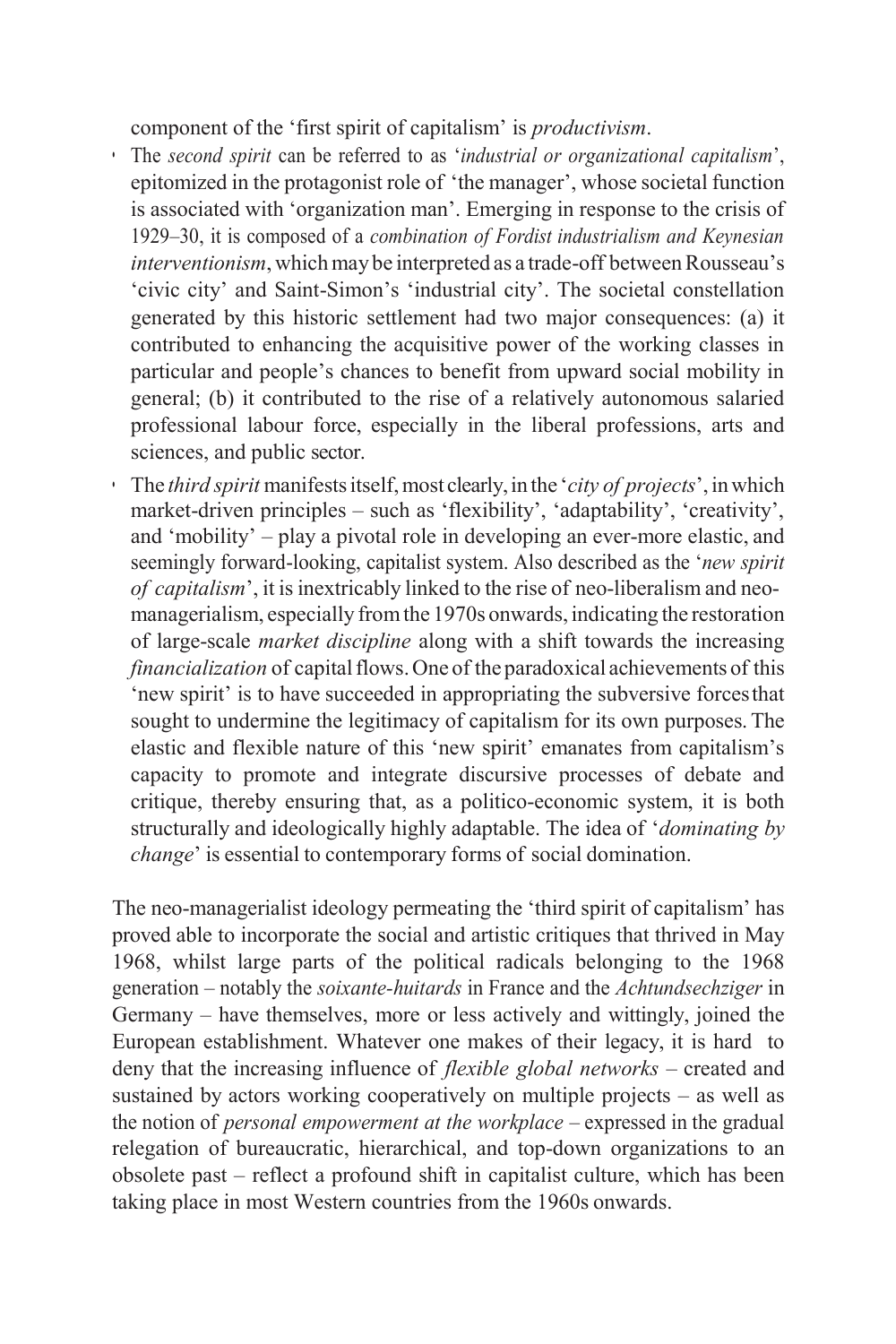Yet, the rise of the 'network man' illustrates not only the emergence of a new systemic and ideological *modus operandi* of capitalism, but also its new spirit's capacity to take seriously *four sources of indignation*: *inauthenticity*, *oppression*, *misery and inequality*, and *egoism*. The former two were central objects of different versions of *artistic critique*; the latter two were principal matters of concern under the umbrella of *social critique*.Itis one of Boltanski andChiapello'snoteworthy achievements to have demonstrated, with considerable empirical evidence and conceptual precision, that most contemporary forms of capitalism possess the capacity to *incorporate* normative processes based on critical discourse into their mode of functioning. In this sense, categorical openness to debate, controversy, and constant reassessment has been converted into one of the normative cornerstones underlying the 'new spirit of capitalism'.

#### *VI.*

*La condition fœtale : Une sociologie de l'engendrement et de l'avortement* (Paris: Gallimard, 2004)

[*The Foetal Condition: A Sociology of Engendering and Abortion*, trans. Catherine Porter (Cambridge: Polity, 2013)<sup>[7</sup>

Undoubtedly, this is one of Boltanski's most controversial books – possibly, because it deals with one of the most contentious issues in contemporary society: *abortion*. Given that this topic has hardly been scrutinized with sufficient rigour in the social sciences, this treatise may be regarded as one of Boltanski's greatest contributions to sociology. Debates concerning the moral and political questions arising from abortion form an integral component of public spheres in liberal societies. Despite the increasing openness about this subject in most pluralistic cultures, abortion remains not only a source of controversy but also a sensitive issue, whose normative implications cannot be reduced to an ideological division between'religious'and'secular','regressive'and'progressive','conservative'and 'liberal', or 'traditionalist' and 'open-minded'citizens.

In this study, Boltanski draws upon accounts and statements collected from hospital settings as well as upon in-depth interviews conducted with women who have undergone abortions. In his insightful socio-philosophical interpretation of the discursive data upon which this enquiry is based, he directs his readers' attention to the profound *ambivalence* that appears to be built into abortion as a social practice. To be precise, for Boltanski, abortion exposes a contradiction that is inherent in all human life forms: on the one hand, we assume that individual human beings are *unique* and *distinctive*; on the other hand, we are confronted with their *replaceable* and *disposable* nature, without which there would be no demographic renewal and no societal regeneration.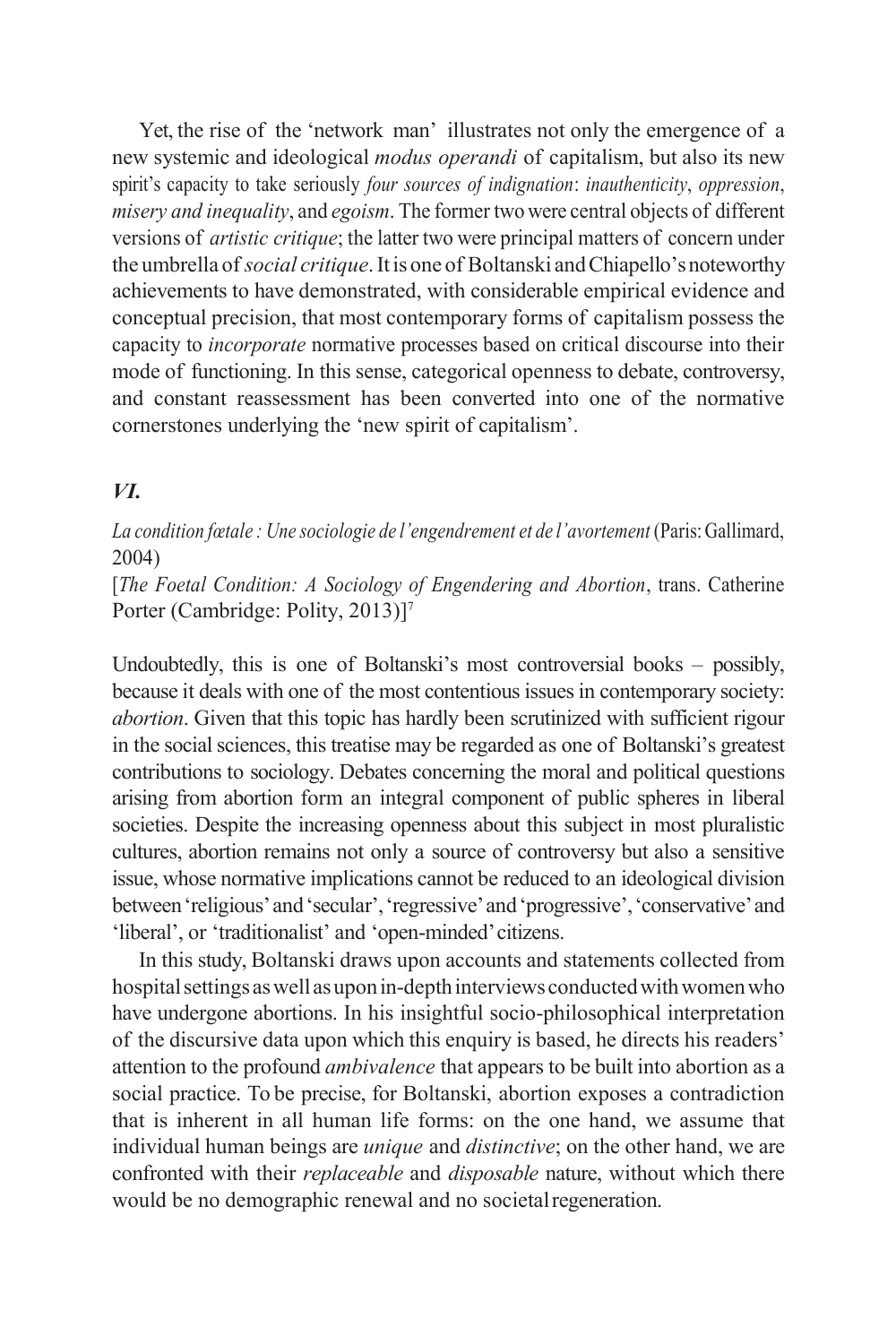Boltanski, therefore, proposes to examine the ways in which human beings are engendered by dissecting the symbolically mediated controls and constraints that are imposed upon them by society, of which they can become fully fledged members only to the extent that they are both willing and able to share its – normatively charged – conception of species-constitutive existence. On this view, a foetus is not a human being 'in itself ', ensconced within the female body, but rather a human being 'for itself ', to the degree that it is *symbolically constructed* and *discursively considered* assuch by the members of a given society. For Boltanski, one twofold categorization is particularly important in this regard: the '*project foetus*' and the '*tumoral foetus*'. The former is desired by its parents, who attribute positive characteristics – such as 'meaningfulness', 'fulfilment', 'love', and 'life plans' – to its existence. The latter is deprived of the privilege of forming an integral element of a parental endeavour and, in extreme-case scenarios, may be reducible to a nameless, replaceable, and undesired form of being, whose non-existence is preferred to its existence by those who have the power to decide over its future.

In the human world, then, sexual reproduction is never simply a *biological*  affair but always also a process of *social* construction, especially in terms of how it is both interpreted and regulated by members of particular cultural life forms.Boltanski demonstrates, in a neo-Durkheimian fashion, that every *social order* constitutes a *moral order* – that is, a set of interrelated practices performed by ethically responsible actors whose decisions, irrespective of whether these are made consciously and unconsciously, have normative implications both for those who undertake them and for those who are, directly or indirectly, affected by them. Whatever one makes of Boltanski's analysis, owing to the contentious nature of this subject, *The Foetal Condition* cannot fail to challenge – and, in some cases, irritate – those contributing to contemporary controversies concerning abortion.

#### *VII.*

*De la critique : Précis de sociologie de l'émancipation* (Paris: Gallimard, 2009) [*On Critique: A Sociology of Emancipation*, trans. Gregory Elliott (Cambridge: Polity,  $2011$ ]<sup>8</sup>

Arguably, *On Critique* is Boltanski's most philosophical book. It provides an in-depth analysis of the conceptual underpinnings of the 'pragmatic sociology of critique', focusing on the following six key dimensions.

(1) Boltanskireflectson the taskof *critical theories*.One of theirvitalconcerns is the sustained effort to scrutinize the causes, symptoms, and consequences of *power relations* within particular historical contexts, especially those that are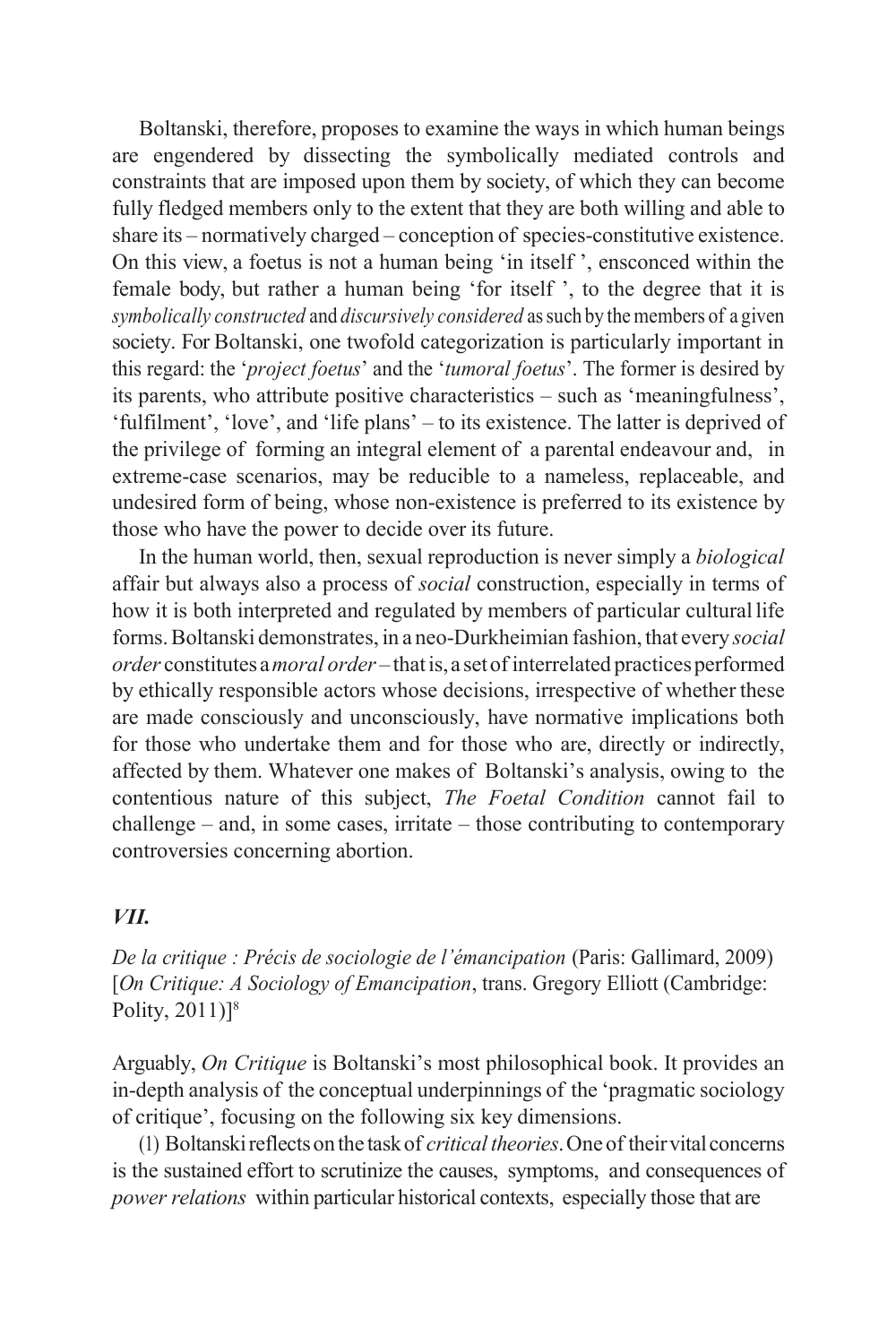entrenched in societal systems of domination. In this respect, a fundamental difference between Bourdieu and Boltanski becomes evident. According to the former, ordinary people are largely *unconscious* of the workings, and essentially *naïve* about the implications, of power relations. According to the latter, ordinary people are not only *conscious* of, and *realistic* about, power relations but also able to problematize the tangible implications of their existence. For Bourdieu, it is the task of 'critical sociologists' to uncover the underlying mechanisms that determine the asymmetrical structures permeating the interest-laden practices of *strategic agents*, who compete for material and symbolic resources. For Boltanski, by contrast, it is the mission of 'sociologists of critique' to recognize that human beings are *moral and reflexive actors*, whose critical capacity permits them to assess – and, if necessary, justify – the normative validity of their performances.

(2) Boltanski aims to *reconcile Bourdieu's 'critical sociology' with his own 'pragmatic sociology of critique'*. Thus, he seeks to combine and cross-fertilize two seemingly antagonistic approaches. The former appears to advocate *social determinism* and *positivist scientism*, favouring the epistemic capacities of scientists over those of everyday actors, who seem to be deluded by doxic preconceptions based on common sense. The latter appears to endorse *social pragmatism* and *interpretivist normativism*, proposing to take ordinary people seriously in terms of both their performative capacity to shape the world and their discursive capacity to provide reasonable justifications for their beliefs and actions. Rather than conceiving of these two sociological approaches as diametrically opposed and irreconcilable, Boltanski aims to demonstrate that useful insights can be gained not only from comparing and contrasting, but also from combining and integrating, these two paradigmatic frameworks.

(3) Boltanski grapples with the principal functions of *social institutions*. Their most essential task, it seems, consists in producing solidified – or, at least, seemingly solidified – realms of social interaction, enabling humans to cope with the uncertainty inherent in all worldly life forms. According to Boltanski, three analytical distinctions are particularly important for the sociological study of institutions: (a) the *epistemological* distinction between 'exteriority' and 'interiority', (b) the *methodological* distinction between 'explanation' and 'justification', and (c) the *socio-ontological* distinction between 'distance-taking' and 'immersion'. Bourdieu's 'critical sociology' tends to focus on the investigative levels of *exteriority*, *explanation*, and *distance-taking*. Boltanski's 'pragmatic sociology of critique', on the other hand, tends to place the emphasis on the explorative levels of *interiority*, *justification*, and *immersion*. Bourdieusians aim to scrutinize the functional logic of institutions 'from without' – that is, from the external viewpoint of objective and objectifying social scientists. Conversely, Boltanskians seek to study institutional realities 'from within' – that is, from the perspective of bodily equipped and spatio-temporally situated social actors.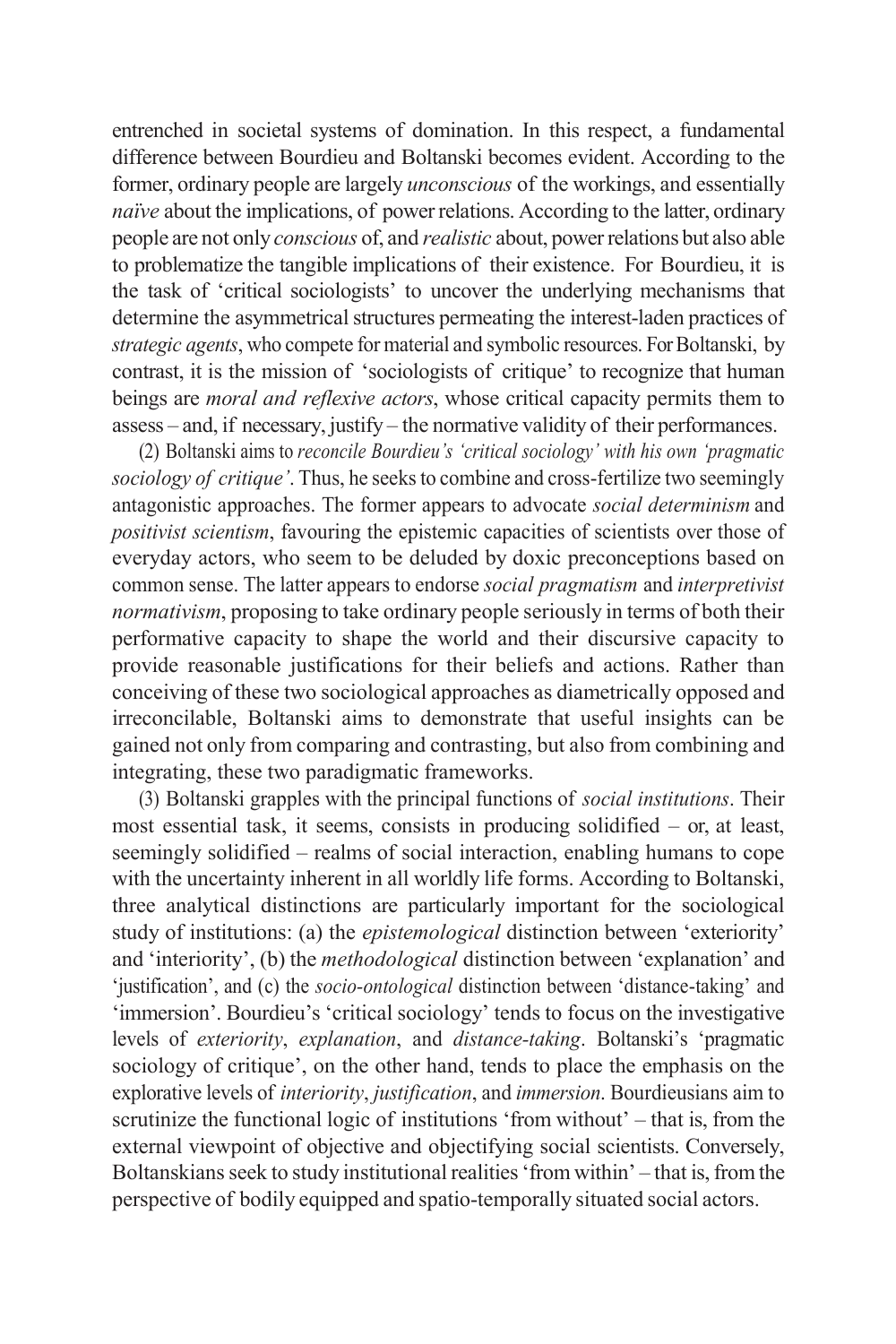In a more fundamental sense, Boltanski suggests that 'the institutional' and 'the social' represent two interdependent – if not equivalent – aspects of reality. One of the key features distinguishing 'social facts' from 'natural facts' is that they are not simply 'given' but always 'instituted' – that is, fabricated on the basis of habitualized and habitualizing human practices. In thisrespect, Boltanskidraws an importantdistinction between'world'(*monde*) and 'reality' (*réalité*). Whereas the former encompasses 'everything that is the case', the latter comprises 'everything that is constructed'. Put differently, the world is 'everything that happens *to* people', whilst reality is 'everything that is constructed *by* people'.

To the extent that institutions convert our encounter with the world into an experience founded on the illusion of relative certainty, they can be regarded as a *conditio sine qua non* of the material and symbolic construction of reality. Institutions, therefore, constitute 'bodiless beings' that fulfil the task of defining what Boltanski calls 'the whatness of what is' or, to be exact, 'the whatness of what appears to be'. Due to their *symbolic* power, institutions have the interpretive capacity to determine the semantic resources mobilized by members of society when attributing meaning to reality. Due to their *material*  power, institutions have the regulative capacity to set the parameters for performative operations embedded in specific grammars of interaction. It is owing to the existential centrality of this double function that institutions can be conceived of as a socio-ontological precondition for the construction of human life forms.

(4) Boltanski examines the role of *critique* in the normative consolidation of social life. Critique constitutes a driving force of historical change: it permits both individual and collective actors to shape the development of society in accordance with their discursively articulated search for principles that are defensible in terms of their practical worth and normative validity. For Boltanski, two registers of action are crucial in this respect. On the one hand, the '*practical register*' is characterized by relatively *weak and rudimentary levels of reflexivity*, presupposing a considerable tolerance for differences and discrepancies, as well as sustaining a set of codified arrangements that guarantee the reproduction of society. On the other hand, the '*metapragmatic register*'ismarkedbyrather *elevated and differentiated levels of reflexivity*,involving an implicit or explicit reference to the normative force of critique and, at the same time, allowing for the articulation of two metapragmatic forces: *confirmation* and *justification*. People's ability to confirm and justify the legitimacy of their actions is central to their capacity to participate in the construction of normatively regulated constellations.

Confronted with '*hermeneutic contradictions*' emanating from the potential discrepancies between 'world' and 'reality' – that is, between 'everything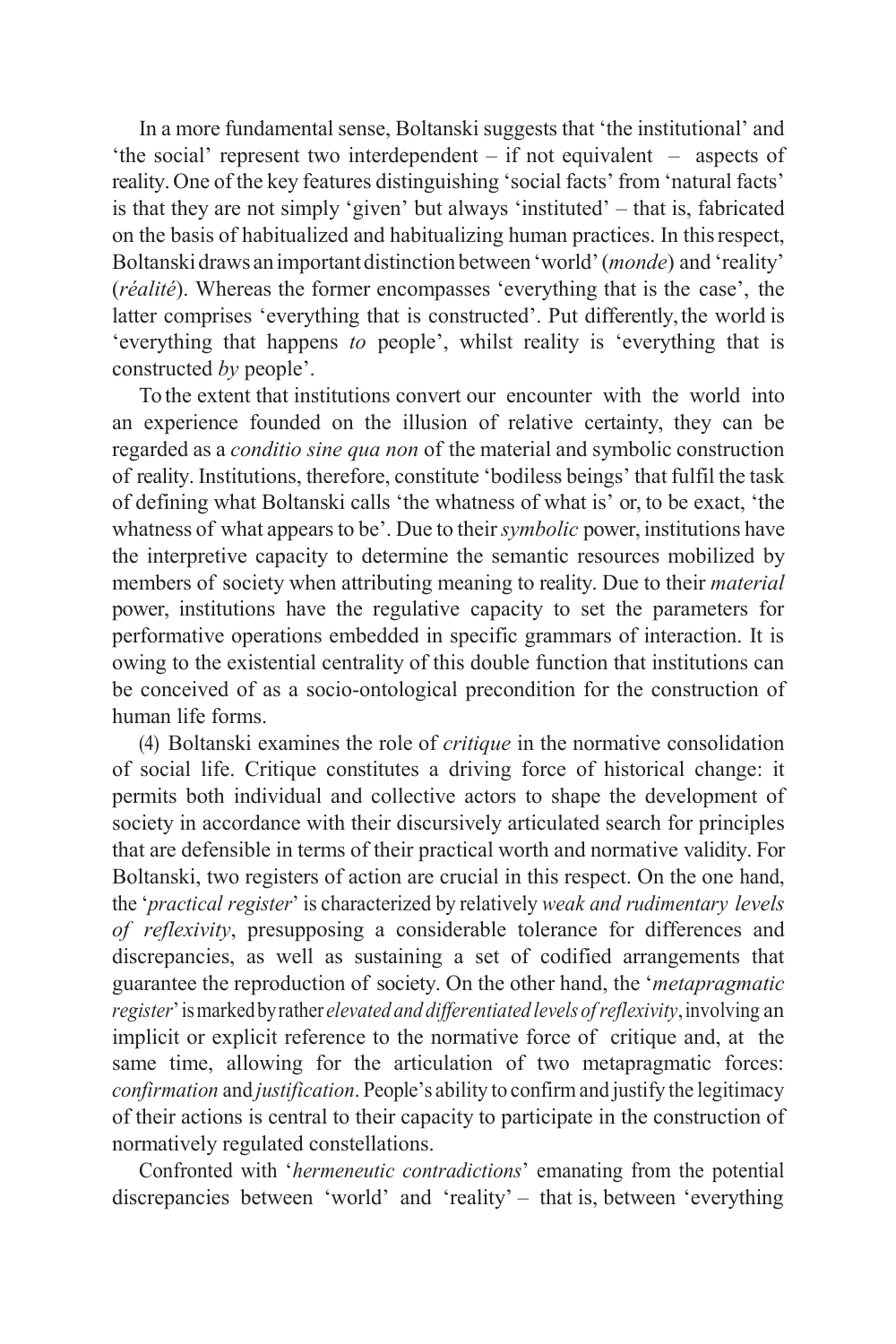that is the case' and 'everything that is constructed' –, human actors, insofar as they are equipped with a critical competence, are in a position to question the apparent givenness of objectivity by facing up to the genuine arbitrariness of all forms of normativity. Illustrating the 'pragmatic' dimension of Boltanski's framework, it is crucial to recognize that processes of critique cannot be dissociated from three types of 'test' (*épreuve*) undertaken either to *reinforce* or to *undermine* the legitimacy of a specific ensemble of social constellations:(a)'truth tests'(*épreuves de vérité*) are *symbolic* in the sense that they are supposed to assess the validity of signs and interpretations; (b) 'reality tests' (*épreuves de réalité*) are *material* in the sense that they are meant to evaluate the acceptability of bodily performances and actions; (c) 'existential tests' (*épreuves existentielles*) are *experienced* in the sense that they are intended to expose the spatio-temporal contingency permeating all forms of lived reality. From a Boltanskian perspective, the emancipatory transformation of society is inconceivable without a critical engagement with the normative constitution of reality.

(5) Boltanski discusses the concept of *domination*. More specifically, he draws a distinction between two fundamental types of domination: '*simple domination*' or '*primitive domination*', on the one hand, and '*complex domination*' or '*managerial domination*', on the other.

*'Simple' forms of domination are monolithic* in the sense that, under their authority, control over a particular population is monopolized by a state or overarching institution. Here, people are deprived of fundamental liberties (such as freedom of speech, expression, and communication) as well as of basic rights (such as civil, political, social, economic, and human rights). Under regimes of 'simple domination', the exercise of power is relatively *arbitrary* and unambiguously *asymmetrical*. Obvious historical examples of this type of domination include absolutism, fascism, and any kind of dictatorial government whose exercise of power is motivated by normative principles based on political authoritarianism.

*'Complex'forms of domination are polycentric* –or,inamore radicalsense, even *centreless* –in the sense that, undertheirinfluence,powerstructures are circular, amorphous, volatile, and in a constant state of flux, lacking an institutional or ideological epicentre. Here, people's essential liberties and rights are not only largely respected, or even defended, but also instrumentalized in order to foster the legitimacy of the hegemonic political and economic system in place. Under regimes of 'complex domination', the exercise of power is – at least in principle – *democratic* and – albeit, admittedly, to varying degrees – *criticizable*. Contemporary scenarios that can be described in these terms are *democratic-capitalist societies*, shaped by cultures and institutions based on political pluralism and, hence, by the fact that critique is incorporated into the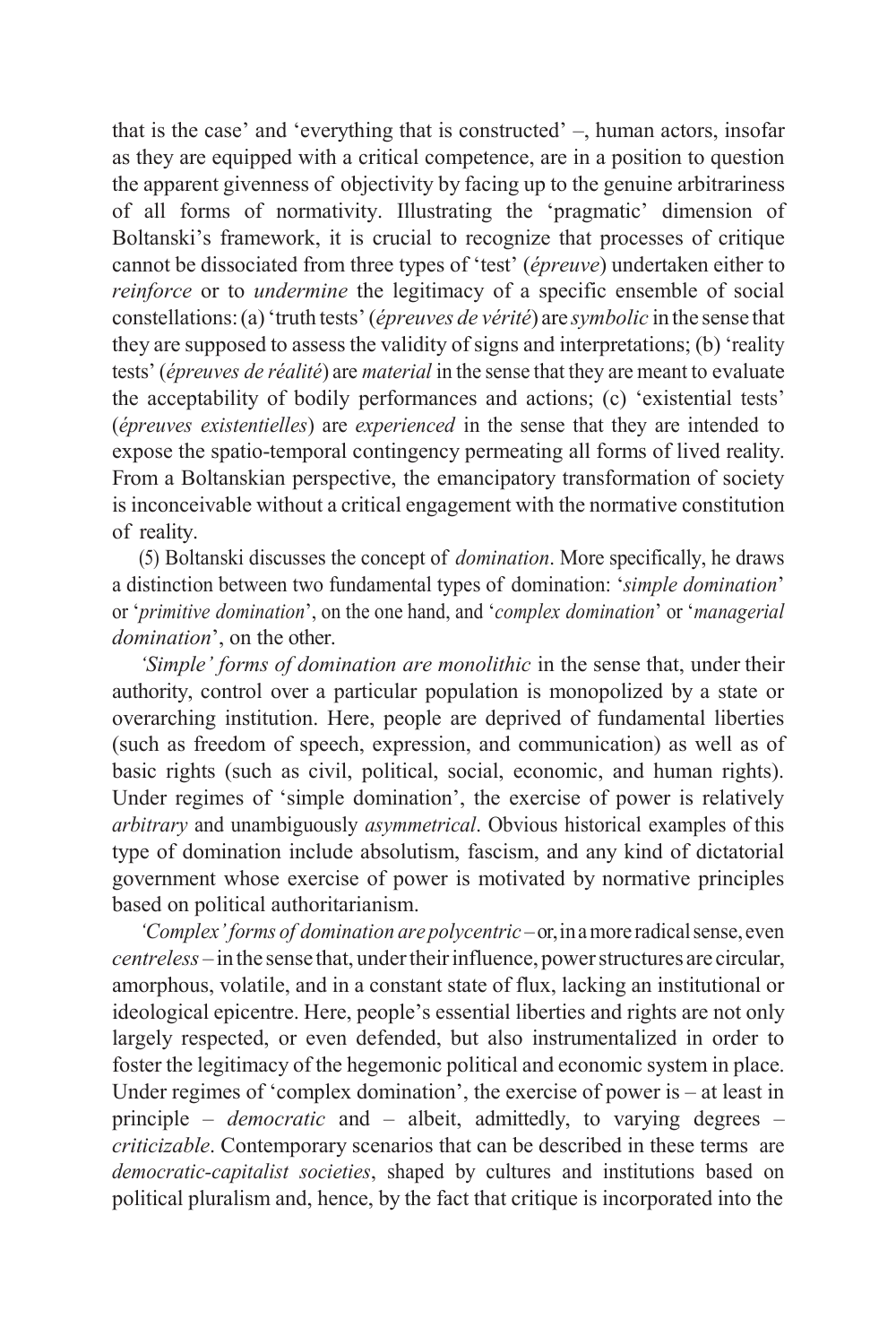routines of everyday life. For Boltanski, then, the emergence of the 'new spirit of capitalism' is inextricably linked to the possibilityof '*dominating by change*', which is based on categorical openness to criticism and, thus, on the capacity to obtain legitimacy by advocating the aforementioned neo-managerial ideals, such as 'flexibility', 'adaptability', 'creativity', and 'mobility'.

(6) Boltanski expresses his own view of the conditions underlying processes of human *emancipation*. In his eyes, these processes are based on individual or collective practices that *promote the critical project of a reduction in the material and symbolic privileges of dominant social groups* and thereby *contribute to a more balanced distribution of capacities for action*. On this account, emancipatory practices designate purposive processes oriented towards individual or collective empowerment, based on its protagonists' belonging to and identification with a common humanity, which is irreducible to the limited scope of group-specific stakes and interests. From a Boltanskian perspective, there are no emancipatory life forms without open processes of dispute and justification – that is, without criticism. One of the key socio-ontological functions of criticism is to foster experimentation with human practices in which the risk of *disempowerment* – based on implicit or explicit mechanisms of segregation, exclusion, and discrimination – is minimized, whilst the possibility of *empowerment* – emanating from individual and collective processes of integration, inclusion, and self-realization – is maximized. To be sure, Boltanski does not propose a utopian blueprint envisaging the construction of a perfect society. Owing to the anthropological optimism that undergirds his writings, however, he dares to believe that the construction of a world based on emancipatory life forms is both desirable and possible. Such a world would not be determined by constraining sources of social domination, such as privilege, status, and authority. Rather, it would be shaped, above all, by people's purposive, cooperative, and creative capacities that allow for individual and collective experiences of self-realization.

### *VIII.*

*Énigmes et complots:Une enquête à propos d'enquêtes*(Paris:Gallimard,2012) [*Mysteries and Conspiracies: Detective Stories, Spy Novels and the Making of Modern Societies*, trans. Catherine Porter (Cambridge: Polity, 2014)]<sup>9</sup>

In this book, Boltanski draws an analogy between two domains of modern writing, which, at first glance, do not appear to have anything significant in common: on the one hand, the development of two *literary* genres, namely *detective stories*, which are based on methodical enquiries, as well as *spy novels*, which are built around plots and conspiracies; on the other hand, the development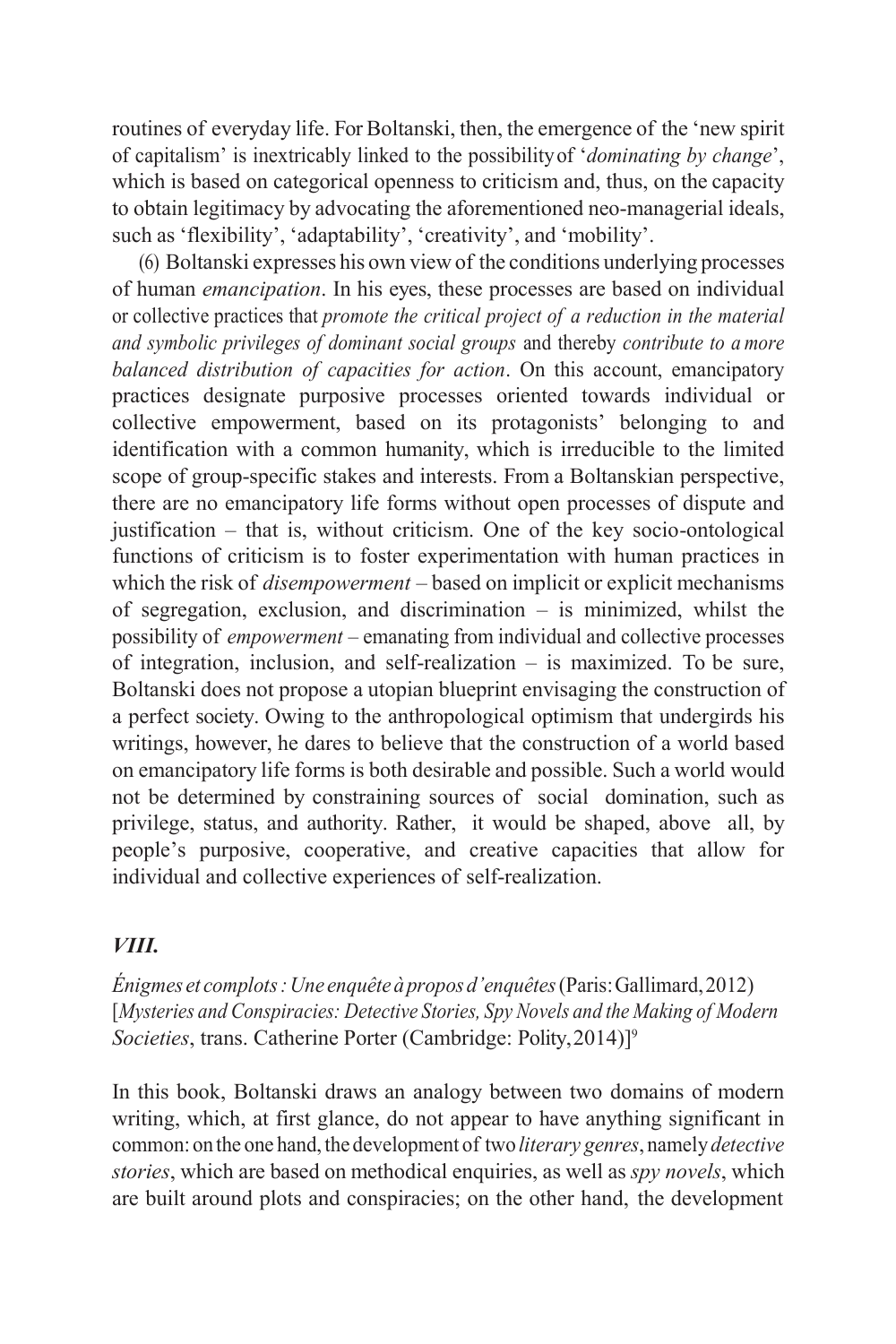of the *human and social sciences*, which are founded not only on systematic investigations but also on what may be described as the 'hermeneutics of suspicion'. Particularly important, in this regard, are the following three scientific disciplines: *psychiatry*, known for fabricating seemingly evidencebased conceptions of paranoia;*sociology*, inspired by the enlightening mission to uncover the underlying causal forces that determine both the constitution andtheevolutionof thesocialworld;and*politicalscience*,seekingtoexplainthe origins of major historical events by reference to conspiracy theories.

Thus, what *detective stories* and *spy novels* have in common with the *human and social sciences* is not only the fact that they emerged – and underwent profound paradigmatic transitions – in the same *historical context* – that is, in the late nineteenth and early twentieth centuries; what they share, in addition, isthe fact that they are driven by the ambition to shed light on the *mysteries and conspiracies*  whose existence escapes people's ordinary perception of reality. Hence, they seek to call taken-for-granted assumptions about the world into question, by providing logically coherent accounts, and evidence-based explanations, of the multiple factors influencing different patterns of human action.

According to Boltanski, the most powerful institutional expression of the attempt to organize and unify reality by regulating and controlling the behaviour of a population living within a given territory is the modern nationstate. Central to his socio-historical analysis in this book is the assumption that, in the modern age, speculations and suspicions about *conspiracies* became a motivational driving force behind both popular and academic conceptions of the exercise of power. Inevitably, the search for hidden sources of influence involved the ideological construction of a dichotomously constituted reality: on the one hand, an *official reality*, based on appearances, public performances, and superficial impressions; on the other hand, an *unofficial reality*, founded on underlying structures, hidden causal mechanisms, and concealed social forces. What crime and spy fiction have in common with positivist conceptions of science, then, is that they presuppose a *discrepancy* between these two levels of reality: 'appearance' versus 'substance', 'interpretation' versus 'explanation', 'imagination' versus 'observation', 'fiction' versus 'authenticity'.

By putting the works of major detective and spy novelists – such as G. K. Chesterton, Arthur Conan Doyle, John le Carré, and Graham Greene – under sociological scrutiny, Boltanski demonstrates that their writings reveal fundamental features not only of fiction-based genre, but also of modern society, especially with respect to the reciprocal relationship between modern institutions and modern science. According to Boltanski, the nation-state's ambition to exercise unlimited control over the reality constructed within the boundaries of its territory is aimed at the *stabilization* of volatile sets of social relations. The binary distinction between 'normal' and 'deviant', which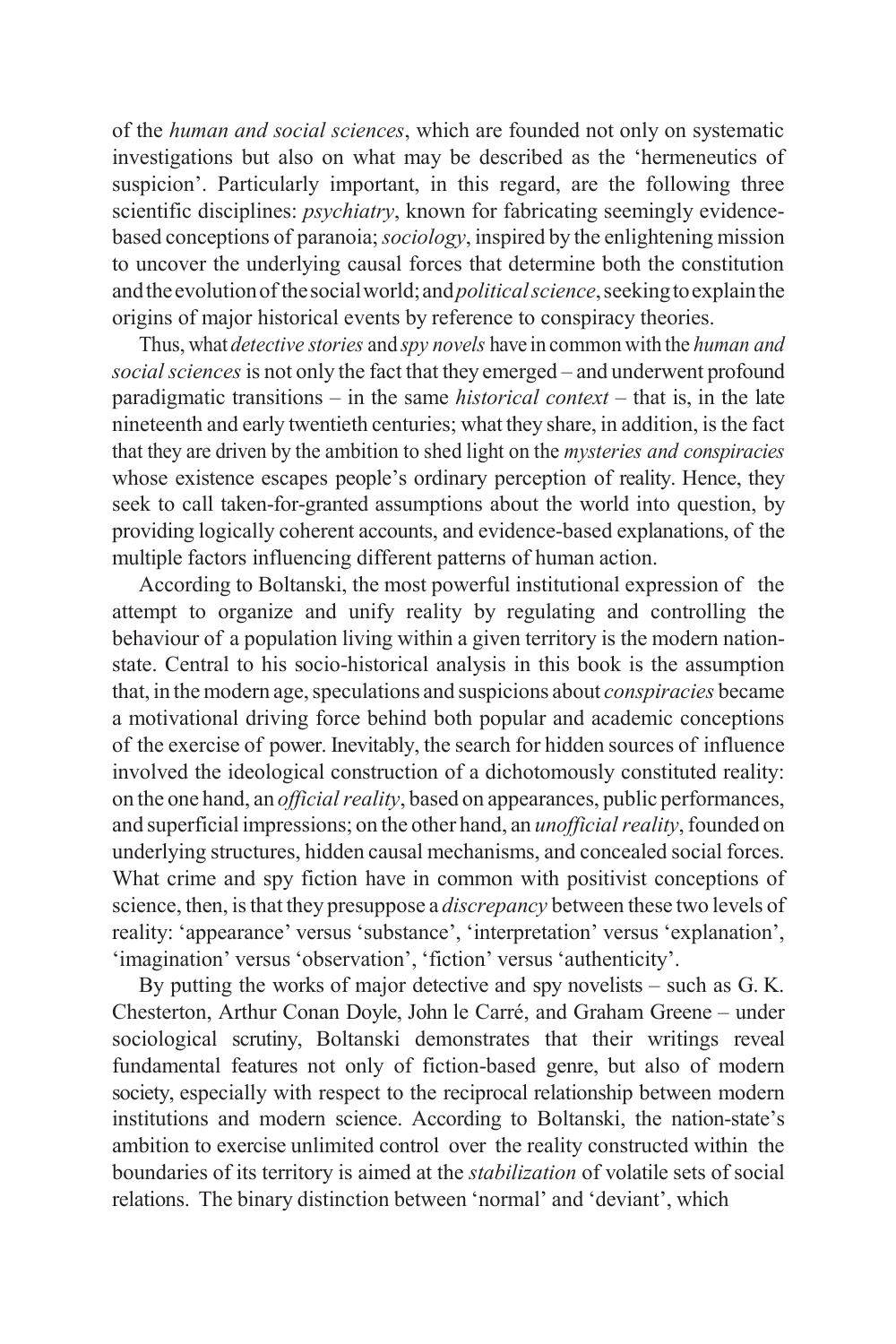undergirds this socio-political project of the state, is as central to detective and spy novels as it is to the functionalist spirit permeating the works of the founding figures of sociology – that is, the writings of Karl Marx, Émile Durkheim, and Max Weber.

There are significant differences between national traditions of fictionbasedgenres.In thisbook,Boltanskifocusesontwoemblematic representatives of detective novels: one English, Sherlock Holmes, and the other one French, Jules Maigret.

- Within the *English* tradition of Sherlock Holmes, the detective represents an exceptionally perceptive and skilled actor with the *moral* capacity to distinguish between 'right' and 'wrong', as well as with the *performative* capacity to move back and forth between his 'public' and his 'private' persona. It is due to his or her highly developed moral and performative competences that the detective is not only able to put himself or herself in the skin of the criminal but also authorized to represent the order of the state: 'The detective is the State in the state of exception.'
- Within the *French* tradition of Jules Maigret, the detective is embodied in the apolitical figure of the civil servant (*fonctionnaire*). According to this conception, civil servants do not simply represent the state, but they *are* the state. It is because of their procedural function that they, as part of the administrative powers of the state apparatus, can claim to be *neutral* and *impartial*. Jules Maigret is both an ordinary citizen *and* a civil servant, whose competences are comparable to those of the sociologist: on the one hand, he is equipped with a basic *social* competence, which permits him to relate to other citizens as 'one of them'; on the other hand, he is equipped with a special *reflexive* competence, which enables him to conduct investigations and distance himself from common-sense assumptions about reality. Since he is an ordinary human being with basic social skills, the detective has an indigenous understanding of people's everyday interactions. At the same time, because he is equipped with the conceptual and methodological tools of the inquisitive expert, the detective has the capacity to distance himself from his object of study.

Boltanski emphasizes that *detective stories* and *spy novels* are fundamentally different in the following sense: within the former, the state tends to be portrayed as essentially 'apolitical'; within the latter, the state tends to be conceived of as deeply 'political' or even as a 'war state'. Given the profound uncertainty permeating capitalist societies, which are characterized by processes of constant and rapid technological and demographic transformation, spy novels and the social sciences serve a complementary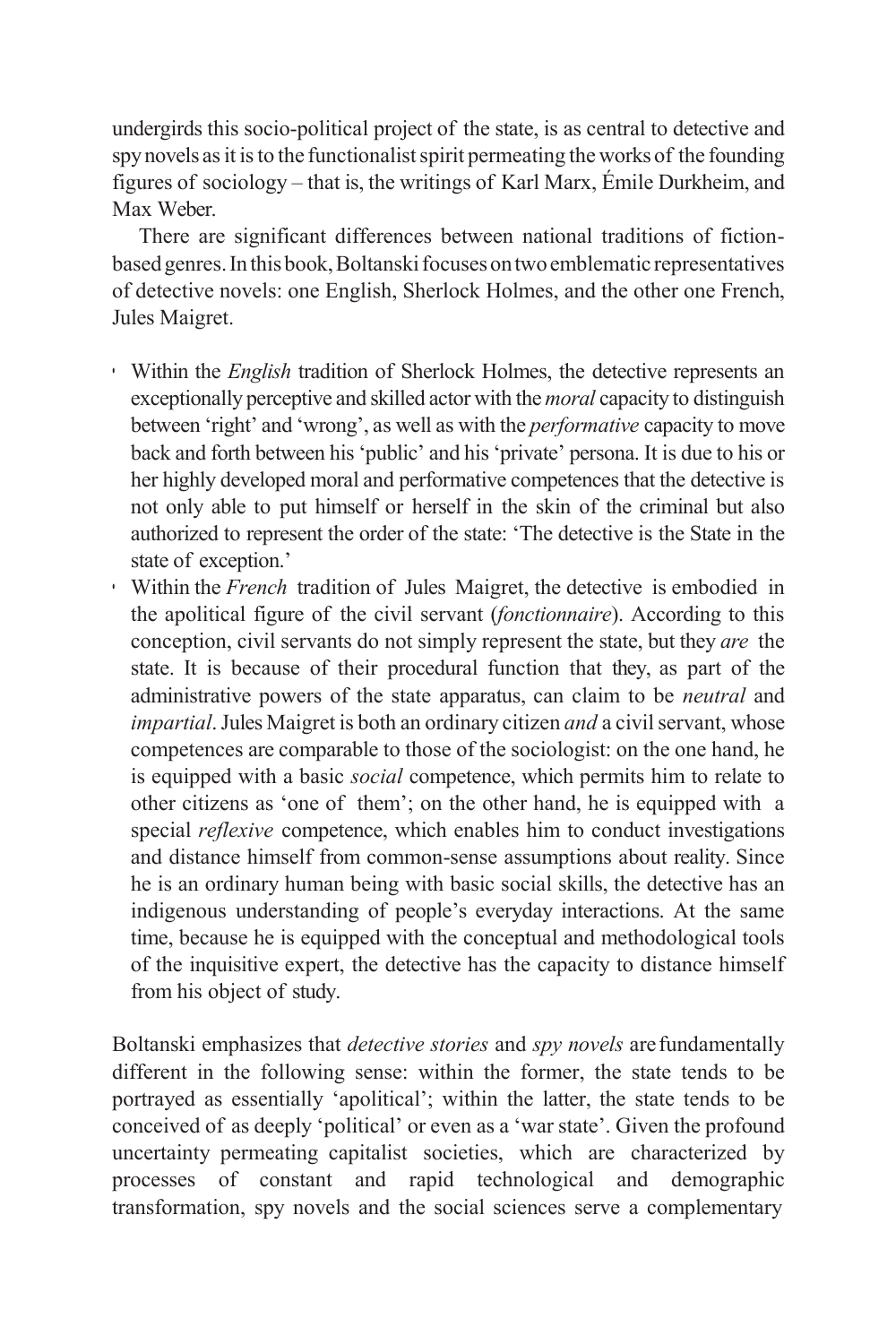function: in the early modern era, the widespread diffusion of the term 'paranoia' is inextricably linked to the paradigms of 'conspiracy' and 'suspicion', which inform the exploratory spirit pervading both spy novels and positivistically inspired social science – especially psychiatry, sociology, and political science. Boltanski has illustrated – with great skill and considerable eloquence – that the '*hermeneutics of investigation*', which one encounters in detective stories, and the '*hermeneutics of conspiracy*',which is central tomost spy novels, contain significant historical and presuppositional similarities with the '*hermeneutics of suspicion*', which lies at the heart of the founding disciplines of the human and social sciences.

## **Conclusion**

Given the wide-ranging scope and scholarly originality of Boltanski's writings,<sup>10</sup> it may hardly be surprising that he is generally regarded as one of the most prominent contemporary French sociologists. In fact, his considerable influence manifests itself in the emergence of an extensive secondary literature concerned with the multifaceted aspects of his oeuvre. His influence spans far beyond Francophone<sup>11</sup> spheres of social and political thought. Indeed, his international impact on current academic debates is reflected, particularly, in recent and ongoing Germanophone<sup>12</sup> and Anglophone<sup>13</sup> controversies concerned with both the empirical and the conceptual significance of his various contributions to the humanities and social sciences. Whilst it would be erroneous to reduce Boltanski's project to a mere – albeit sophisticated – response to the work of his academic *patron*, Bourdieu, there is no doubt that his proposed paradigm shift from 'critical sociology' to a 'pragmatic sociology of critique' has opened hitherto unexplored intellectual avenues in the attempt to do justice to the pivotal role that critical capacity plays not only in the pursuit of sociology but also, more fundamentally, in the daily construction of society.

## **Notes**

- <sup>1</sup> An abridged version of this chapter will be published as Simon Susen (2014) 'Luc Boltanski', in James D. Wright (ed.) *The International Encyclopedia of Social and Behavioral Sciences* (2nd Edition, Oxford: Elsevier).
- <sup>2</sup> Boltanski (1982). See also Boltanski (1987 [1982]).
- <sup>3</sup> Boltanski (1990a). See also Boltanski (2012 [1990]).
- 4 Boltanski and Thévenot (1991). See also Boltanski and Thévenot (2006[1991]).
- 5 Boltanski (1993). See also Boltanski (1999 [1993]).
- 6 Boltanski and Chiapello (1999). See also Boltanski and Chiapello (2005 [1999]).
- 7 Boltanski (2004). See also Boltanski (2013 [2004]).
- 8 Boltanski (2009a). See also Boltanski (2011 [2009]).
- <sup>9</sup> Boltanski (2012). See also Boltanski (2014 [2012]).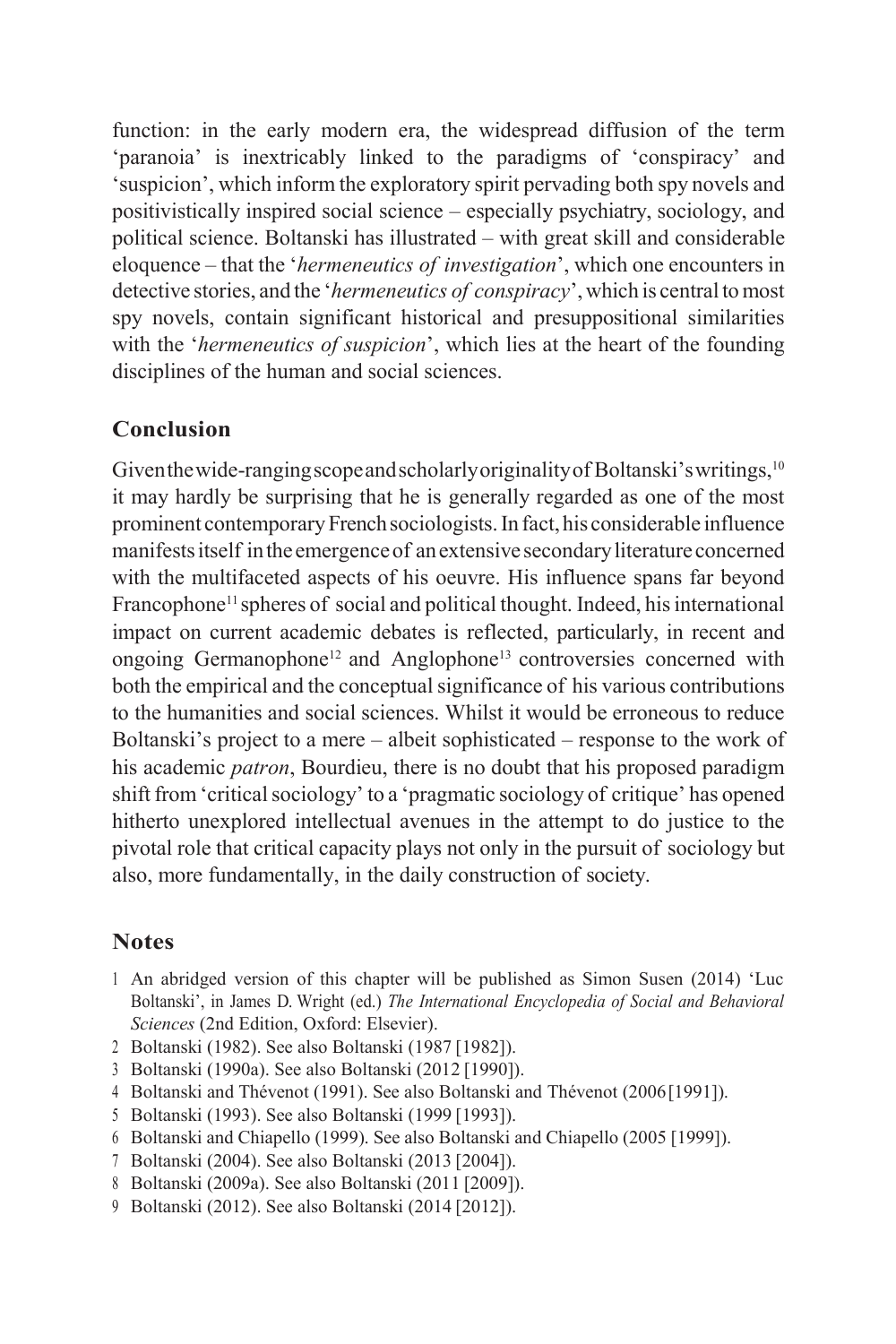- 10 Other important publications by him include the following: Boltanski (1966); Boltanski (1969a); Boltanski (1969b); Boltanski (1970); Boltanski (1973a); Boltanski (1973b); Boltanski (1975); Boltanski (1990b); Boltanski (1998); Boltanski (1999–2000); Boltanski (2002); Boltanski (2006); Boltanski (2008c); Boltanski (2009b); Boltanski, Darré, and Schiltz(1984); Boltanski and Honneth(2009); Boltanski and Maldidier(1970); Boltanski, Rennes, and Susen (2010); Boltanski and Thévenot (1983); Boltanski and Thévenot (1999);Bourdieu and Boltanski(1975a);Bourdieu andBoltanski (1975b);Bourdieu and Boltanski (1976); Bourdieu and Boltanski (2008 [1976]); Bourdieu, Boltanski, Castel, and Chamboredon (1965); Bourdieu, Boltanski, and de Saint Martin (1973); Gadrey, Hatchuel, Boltanski, and Chiapello (2001). Two examples of his non-academic writings are Boltanski (2008a) and Boltanski (2008b).
- 11 See,for example:Bénatouïl(1999a);Berten (1993);Bidet(2002);Caillé (1988);Corcuff (1996); Corcuff (1998); Corcuff (2000); de Blic (2000); de Blic and Mouchard (2000a); de Blic and Mouchard (2000b); Dodier (1991); Dodier (1993); Gadrey, Hatchuel, Boltanski, and Chiapello (2001); Gautier (2001); Nachi (2006); Negri (1994); Stavo-Debauge (2011); Susen (2012); Thévenot (1990); Thévenot (1998); Thévenot (2006).
- 12 See, for example: Basaure, Reemtsma, and Willig  $(2009)$ ; Bogusz  $(2010)$ ; Boltanski and Honneth (2009); Celikates (2009), esp. 136–157; Dörre, Lessenich, and Rosa (2009); Forst, Hartmann, Jaeggi, and Saar (2009); Hartmann (2009), esp. 526–527; Jaeggi (2009); Jaeggi and Wesche (2009), esp. 14–15; Rehberg (2007); Schmidt (2007).
- 13 See, for example: Baert and Silva (2010 [1998]), 42–48; Basaure (2011); Bénatouïl (1999b);Blokker(2011);BlokkerandBrighenti(2011);Borghi(2011);Callinicos(2006), esp. 5, 15, 51–72, and 155–156; Chiapello and Fairclough (2002); Delanty (2011); Eulriet (2008); Fabiani (2011); Frère (2004), esp. 92–93 and 97n.4; Honneth (2010); Jagd (2011); Silber (2003); Silber (2011); Stark (2009); Susen (2007), esp. 7, 146n.8, 147n.31, 167n.5, 202n.89, 202n.93, 223–224, 227n.25, 228n.50, 229n.51, 229n.52, 271n.24, 319, 322, and 325; Susen (2011a), esp. 447–450, 453–456, and 459–461; Susen (2011b), esp. 370; Turner (2007); Wagner (1994); Wagner (1999); Wagner (2010).

#### **References**

- Baert, Patrick and Filipe Carreira da Silva (2010 [1998]) *Social Theory in the Twentieth Century and Beyond*, 2nd Edition, Cambridge: Polity.
- Basaure, Mauro (2011) 'An Interview with Luc Boltanski: Criticism and the Expansion of Knowledge', *European Journal of Social Theory* 14(3): <sup>361</sup>–381.
- Basaure, Mauro, Jan-Philip Reemtsma, and Rasmus Willig (eds.) (2009) *Erneuerung der Kritik: Axel Honneth im Gespräch*, Frankfurt am Main:Campus.
- Bénatouïl, Thomas (1999a) 'Critique et pragmatique en sociologie : Quelques principes de lecture', *Annales HSS* 2, Mars–Avril: 281–317.
- Bénatouïl, Thomas(1999b) 'ATale of Two Sociologies: The Critical and the Pragmatic Stance in Contemporary French Sociology', *European Journal of Social Theory* 2(3): <sup>379</sup>–396.
- Berten, André (1993) 'D'une sociologie de la justice à une sociologie du droit : À propos des travaux deL.Boltanski etL.Thévenot',*Recherchessociologiques* 24(1–2): 69–89.
- Bidet,Jacques(2002)'L'esprit du capitalisme : Questions à LucBoltanski et ÈveChiapello', in Jean Lojkine (ed.) *Les sociologues critiques du capitalisme : En hommage à Pierre Bourdieu*, Paris: Collection Actuel Marx Confrontation, Presses Universitaires de France, pp. 215–233.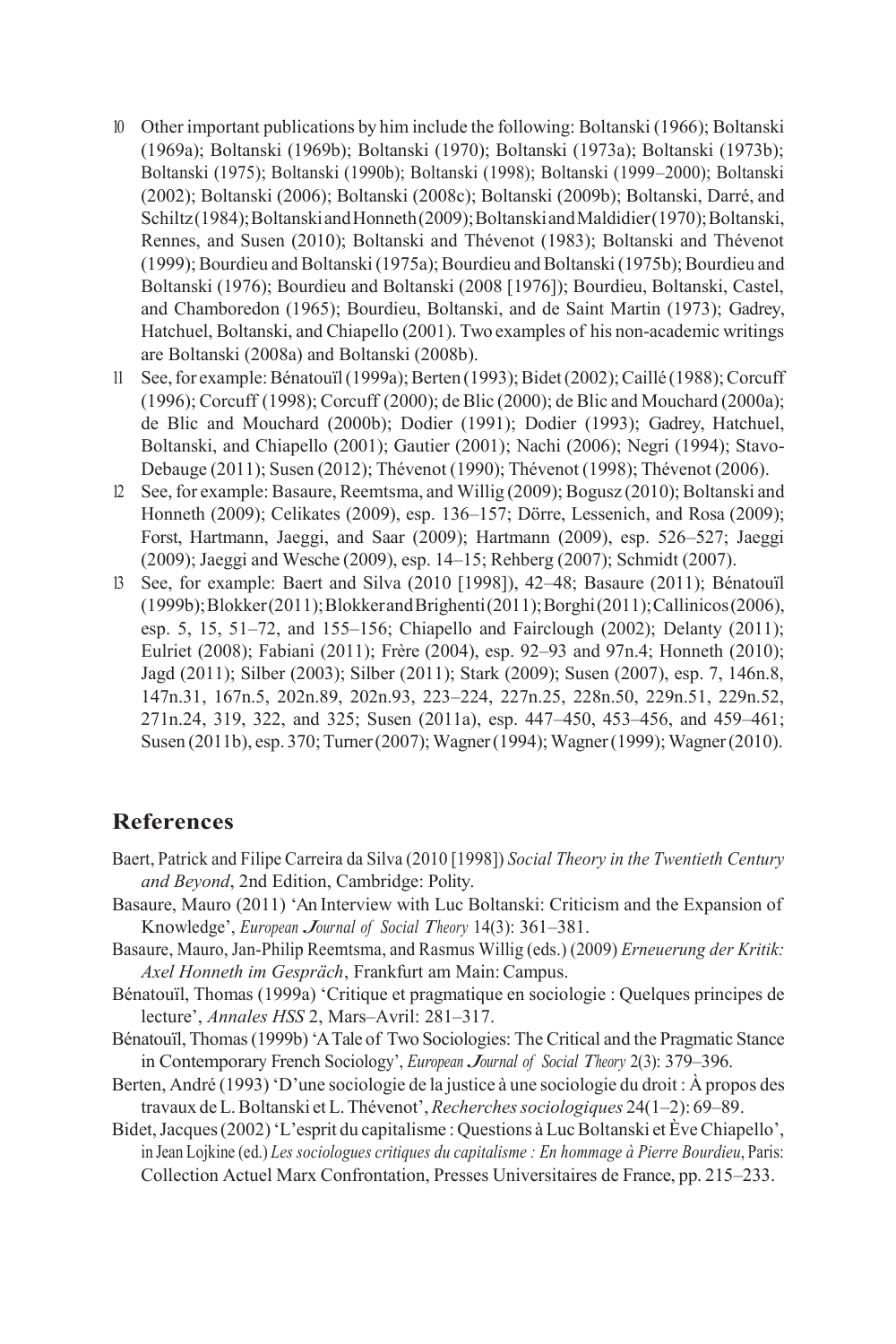- Blokker, Paul (2011) 'Pragmatic Sociology: Theoretical Evolvement and Empirical Application', *European Journal of Social Theory* 14(3): <sup>251</sup>–261.
- Blokker, Paul and Andrea Brighenti (2011) 'Politics between Justification and Defiance', *European Journal of Social Theory* 14(3): <sup>359</sup>–377.
- Bogusz, Tanja (2010) *Zur Aktualität von Luc Boltanski: Einleitung in sein Werk*, Wiesbaden: VS Verlag für Sozialwissenschaften.
- Boltanski, Luc (1966) *Le bonheur suisse*, Paris: Minuit.
- Boltanski, Luc (1969a) *La découverte de la maladie*, Paris: CSE.
- Boltanski, Luc (1969b) *Prime éducation et morale de classe*, Paris: Mouton.
- Boltanski,Luc(1970)'Taxinomiespopulaires,taxinomiessavantes:Lesobjetsdeconsommation et leur classement', *Revue française de sociologie* 11: 34–44.
- Boltanski, Luc (1973a) 'Erving Goffman et le temps du soupçon', *Information sur les sciences sociales* 12(3): 127–147.
- Boltanski, Luc (1973b) 'L'espace positionnel : Multiplicité des positions institutionnelles et habitus de classe', *Revue française de sociologie* 14: 3–26.
- Boltanski, Luc (1975) 'La constitution du champ de la bande dessinée', *Actes de la recherche en sciences sociales* 1: 37–59.
- Boltanski, Luc (1982) *Les cadres : La formation d'un groupe social*, Paris: Minuit.
- Boltanski, Luc (1987 [1982]) *The Making of a Class: Cadres in French Society*, trans. Arthur Goldhammer, Cambridge: Cambridge University Press.
- Boltanski, Luc (1990a) *L'amour et la justice comme compétences*, Paris: Métailié.
- Boltanski, Luc (1990b) 'Sociologie critique etsociologie de la critique', *Politix* 10–11: 124–134. Boltanski, Luc (1993) *La souffrance à distance*, Paris: Métailié.
- Boltanski, Luc (1998) 'Critique sociale et sens moral : Pour une sociologie du jugement', in Tetsuji Yamamoto (ed.) *Philosophical Designs for a Socio-cultural Transformation: Beyond Violence and the Modern Era*,Tokyo;Boulder,CO:École des HautesÉtudes en Sciences Culturelles; Rowman & Littlefield, pp. 248–273.

Boltanski, Luc (1999–2000) 'Une sociologie sans société ?', *Le genre humain* (Hiver– Printemps): 303–311.

- Boltanski, Luc (1999 [1993]) *Distant Suffering: Morality, Media and Politics*, trans. Graham Burchell, Cambridge: Cambridge University Press.
- Boltanski, Luc (2002) 'Nécessité et justification', *Revue économique* 53(2): 275–289.
- Boltanski, Luc (2004) *La condition fœtale : Une sociologie de l'engendrement et de l'avortement*, Paris: Gallimard.
- Boltanski, Luc (2006) Preface to Mohamed Nachi (ed.) *Introduction à la sociologie pragmatique*, Paris: Armand Colin, pp. 9–16.
- Boltanski,Luc (2008a)*Nuits*,Lyon:ENSÉditions.
- Boltanski, Luc (2008b) *Lieder*, Paris: MF.
- Boltanski, Luc (2008c) *Rendre la réalité inacceptable : À propos de 'La production de l'idéologie dominante'*, Paris: Demopolis.
- Boltanski,Luc (2009a) *De la critique :Précis de sociologie de l'émancipation*,Paris:Gallimard.

Boltanski, Luc (2009b) 'Autour de *De la justification* : Un parcours dans le domaine de la sociologie morale', in Marc Breviglieri, Claudette Lafaye, and Danny Trom (eds.) *Compétences critiques et sens de la justice*, Paris: Economica, pp. 15–35.

- Boltanski, Luc (2011 [2009]) *On Critique: A Sociology of Emancipation*, trans. Gregory Elliott, Cambridge: Polity.
- Boltanski,Luc (2012)*Énigmes et complots:Une enquête à propos d'enquêtes*,Paris:Gallimard.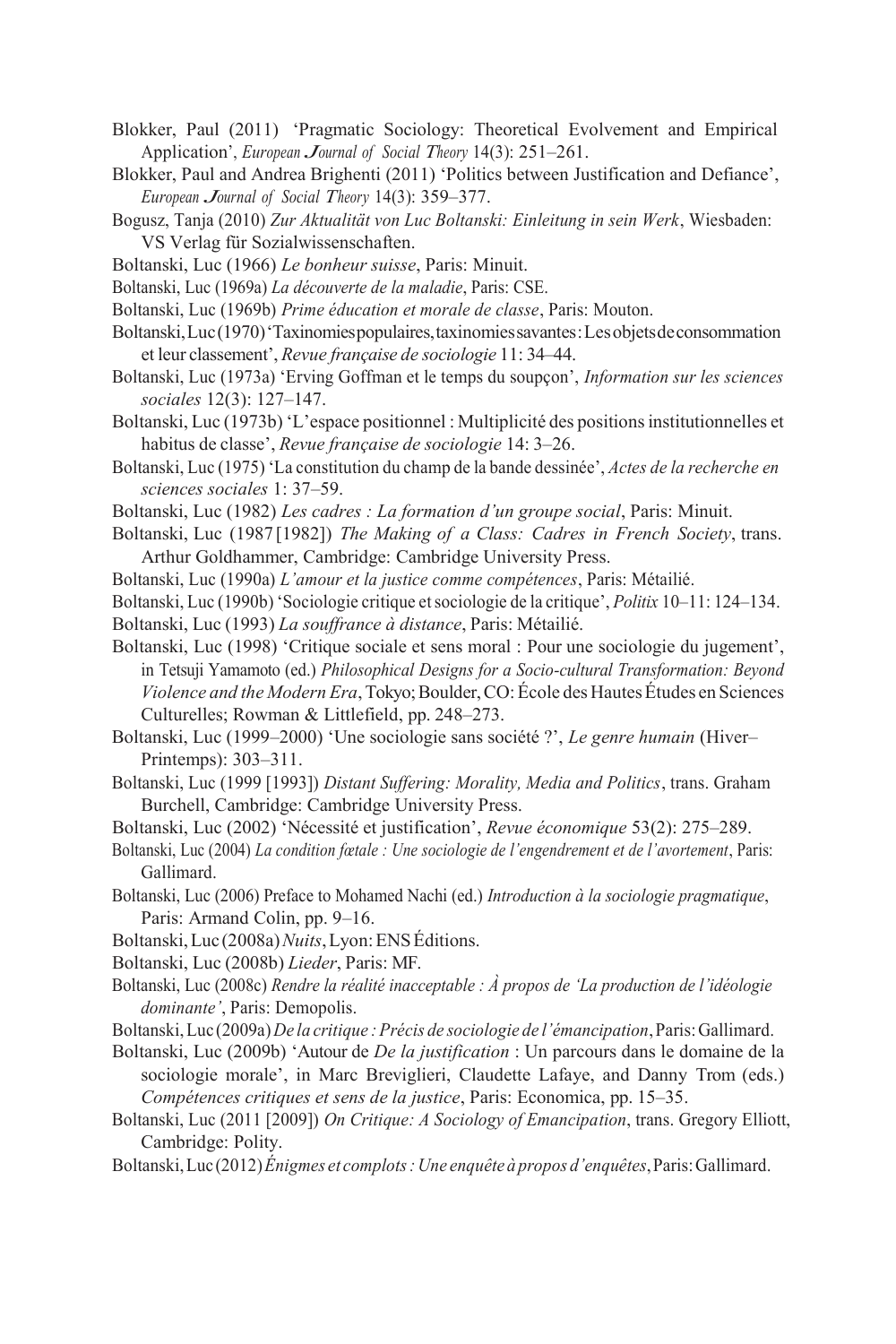- Boltanski, Luc (2012 [1990]) *Love and Justice as Competences*, trans. Catherine Porter, Cambridge: Polity.
- Boltanski, Luc (2013 [2004]) *The Foetal Condition: A Sociology of Engendering and Abortion*, trans. Catherine Porter, Cambridge: Polity.
- Boltanski, Luc (2014 [2012]) *Mysteries and Conspiracies: Detective Stories, Spy Novels and the Making of Modern Societies*, trans. Catherine Porter, Cambridge: Polity.

Boltanski,LucandÈveChiapello(1999)*Le nouvel esprit du capitalisme*,Paris:Gallimard.

- Boltanski,LucandÈveChiapello(2005[1999])*TheNewSpirit of Capitalism*,trans.Gregory Elliott, London: Verso.
- Boltanski, Luc, Yann Darré, and Marie-Ange Schiltz (1984) 'La dénonciation', *Actes de la recherche en sciences sociales* 51: 3–40.
- Boltanski, Luc and Axel Honneth (2009) 'Soziologie der Kritik oder Kritische Theorie? Ein Gespräch mit Robin Celikates', in Rahel Jaeggi and Tilo Wesche (eds.) *Was ist Kritik?*, Frankfurt am Main: Suhrkamp, pp. 81–114.
- Boltanski, Luc and Pascale Maldidier (1970) 'Carrière scientifique, morale scientifique et vulgarisation', *Information sur les sciences sociales* 9(3): 99–118.
- Boltanski, Luc, Juliette Rennes, and Simon Susen (2010) 'La fragilité de la réalité. Entretien avec Luc Boltanski. Propos recueillis par Juliette Rennes et Simon Susen', *Mouvements*  64: 151–166.
- Boltanski, Luc and Laurent Thévenot (1983) 'Finding One's Way in Social Space: A Study Based on Games', *Social Science Information* 22(4/5): 631–680.
- Boltanski, Luc and Laurent Thévenot (1991) *De la justification : Les économies de la grandeur*, Paris: Gallimard.
- Boltanski,Luc andLaurentThévenot(1999)'TheSociologyof CriticalCapacity',*European Journal of Social Theory* 2(3): <sup>359</sup>–377.
- Boltanski, Luc and Laurent Thévenot (2006 [1991]) *On Justification: Economies of Worth*, trans. Catherine Porter, Princeton, NJ: Princeton University Press.
- Borghi, Vando (2011) 'One-Way Europe? Institutional Guidelines, Emerging Regimes of Justification, and Paradoxical Turns in European Welfare Capitalism', *European Journal of Social Theory* 14(3): 321–341.
- Bourdieu, Pierre and Luc Boltanski (1975a) 'Le titre et le poste : Rapports entre le système de production et le système de reproduction', *Actes de la recherche en sciences sociales* 2: 95–107.
- Bourdieu, Pierre and Luc Boltanski (1975b) 'Le fétichisme de la langue', *Actes de la recherche en sciences sociales* 4: 2–32.
- Bourdieu, Pierre and Luc Boltanski (1976) 'La production de l'idéologie dominante', *Actes de la recherche en sciences sociales* 2–3:4–73.
- Bourdieu, Pierre and Luc Boltanski(2008 [1976]) *La production de l'idéologie dominante*, Paris: Demopolis/Raisons d'Agir.
- Bourdieu, Pierre, Luc Boltanski, Robert Castel, and Jean-Claude Chamboredon (1965)*Un art moyen : Essaisurles usagessociaux de la photographie*,Paris:Minuit.
- Bourdieu, Pierre, Luc Boltanski, and Monique de Saint Martin (1973) 'Les stratégies de reconversion:Les classessociales etle système d'enseignement',*Information surlessciences sociales* 12(5): 61–113.
- Caillé, Alain (1988)'Esquisse d'une critique de l'économie générale de la pratique',*Cahiers du LASA* 'Lectures de Pierre Bourdieu', Université de Caen, no. 8–9.

Callinicos, Alex (2006) *The Resources of Critique*, Cambridge: Polity.

Celikates, Robin (2009) *Kritik als soziale Praxis. Gesellschaftliche Selbstverständigung und kritische Theorie*, Frankfurt am Main: Campus.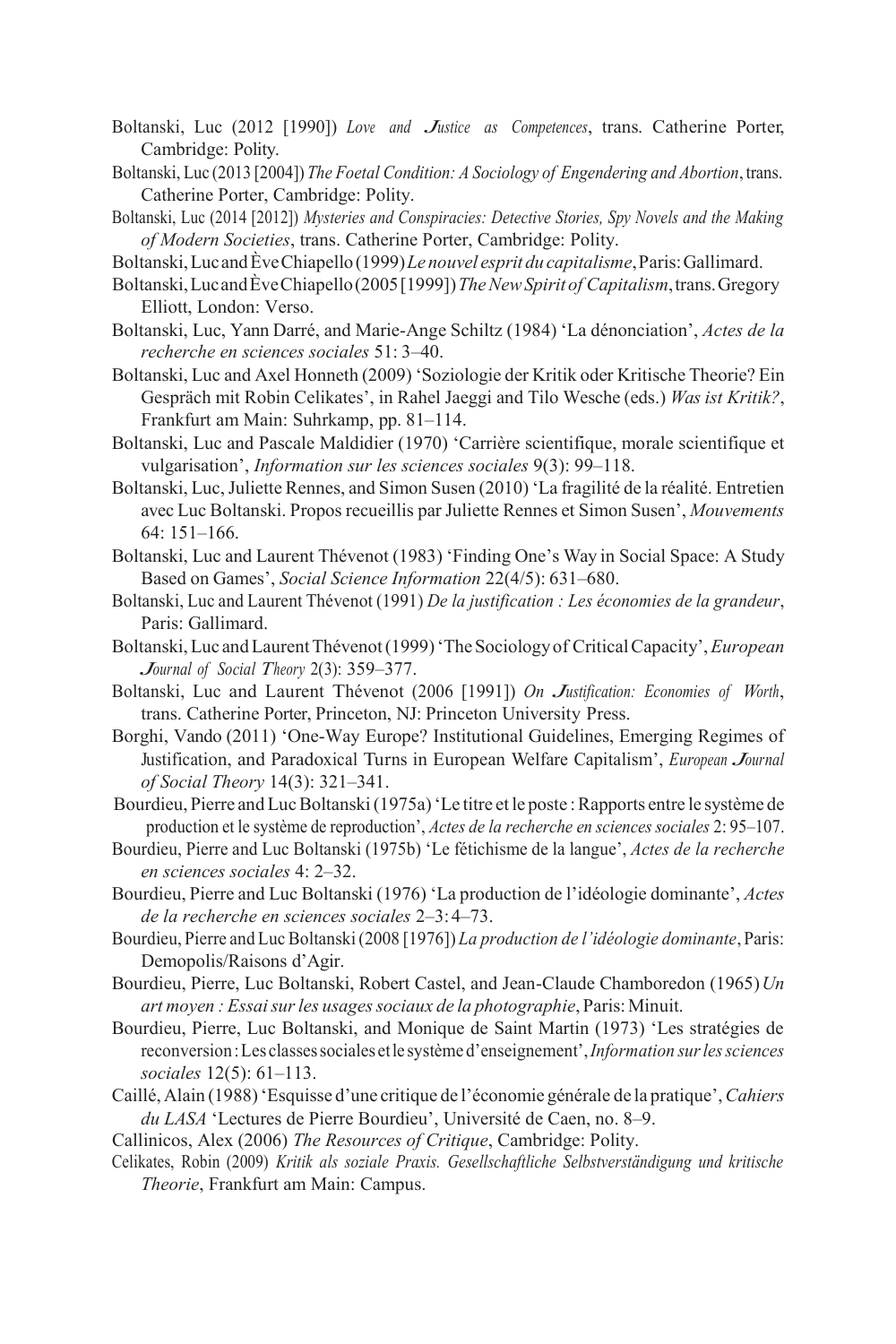- Chiapello, Ève and Norman L. Fairclough (2002) 'Understanding the New Management Ideology: A Transdisciplinary Contribution from Critical Discourse Analysis and New Sociology of Capitalism', *Discourse and Society* 13(2):185–208.
- Corcuff,Philippe(1996)'Théoriedelapratiqueetsociologiesdel'action:Anciensproblèmes et nouveaux horizons à partir de Bourdieu', Actuel Marx 20, Deuxième Semestre: 27-38.
- Corcuff, Philippe (1998) 'Justification, stratégie et compassion : Apports de la sociologie des régimes d'action', *Correspondances : Bulletin d'information scientifique de l'Institut de Recherche sur le Maghreb Contemporain* (Tunis) 51: 1–9.
- Corcuff,Philippe (2000)'Tâtonnements d'une nouvelle critique sociale',*Mouvements* 9–10: 222–225.
- deBlic,Damien(2000)'LasociologiepolitiqueetmoraledeLucBoltanski',*Raisonspolitiques* 3: 149–158.
- de Blic, Damien and Daniel Mouchard (2000a) 'La cause de la critique (I) Entretien avec Luc Boltanski', *Raisons politiques* 3: 159–184.
- de Blic, Damien and Daniel Mouchard (2000b) 'La cause de la critique (II) Entretien avec Luc Boltanski', *Raisons politiques* 4: 135–159.
- Delanty, Gerard (2011) 'Varieties of Critique in Sociological Theory and Their Methodological Implications for Social Research', *Irish Journal of Sociology* 19(1): <sup>68</sup>–92.
- Dodier, Nicolas (1991) 'Agir dans plusieurs mondes', *Critique* 529–530: 427–458.
- Dodier, Nicolas (1993) 'Les appuis conventionnels de l'action : Éléments de pragmatique sociologique', *Réseaux* 62: 63–85.
- Dörre, Klaus, Stephan Lessenich, and Hartmut Rosa (2009) *Soziologie – Kapitalismus – Kritik: Eine Debatte*, Frankfurt am Main: Suhrkamp.
- Eulriet, Irène (2008) 'Analysing Political Ideas and Political Action', *Economy and Society* 37(1): 135–150.
- Fabiani,Jean-Louis(2011)'BookReview:LucBoltanski, *De la critique : Précis de sociologie de l'émancipation* (Paris: Gallimard, 2009)', *European Journal of Social Theory* 14(3): <sup>401</sup>–406.
- Forst,Rainer,MartinHartmann,RahelJaeggi,andMartinSaar(eds.)(2009)*Sozialphilosophie und Kritik*, Frankfurt am Main: Suhrkamp.
- Frère, Bruno (2004) 'Genetic Structuralism, Psychological Sociology and Pragmatic Social Actor Theory: Proposals for a Convergence of French Sociologies', *Theory, Culture& Society* 21(3): 85–99.
- Gadrey, Jean, Armand Hatchuel, Luc Boltanski, and Ève Chiapello (2001) 'Symposium sur *Le nouvel esprit du capitalisme* de Luc Boltanski et Ève Chiapello', *Sociologie du travail* 43(3): 389–421.
- Gautier, Claude (2001) 'La sociologie de l'accord : Justification contre déterminisme et domination', *Politix* 54: 197–220.
- Hartmann, Martin (2009) 'Vorstellungskraft, Mitgefühl und Kritik: Überlegungen im Anschluss an Adam Smith', in Rainer Forst, Martin Hartmann, Rahel Jaeggi, and Martin Saar (eds.) *Sozialphilosophie und Kritik*, Frankfurt am Main: Suhrkamp, pp. 506–527.
- Honneth, Axel (2010) 'Dissolutions of the Social: On the Social Theory of Luc Boltanski and Laurent Thévenot', *Constellations* 17(3): 376–389.
- Jaeggi, Rahel (2009) 'Was ist eine (gute) Institution?', in Rainer Forst, Martin Hartmann, Rahel Jaeggi, and Martin Saar (eds.) *Sozialphilosophie und Kritik*, Frankfurt am Main: Suhrkamp, pp. 528–544.
- Jaeggi, Rahel and Tilo Wesche (eds.)(2009) Was ist Kritik?, Frankfurt am Main: Suhrkamp.
- Jagd,Søren (2011)'PragmaticSociologyandCompetingOrdersof Worth inOrganizations', *European Journal of Social Theory* 14(3): <sup>343</sup>–359.